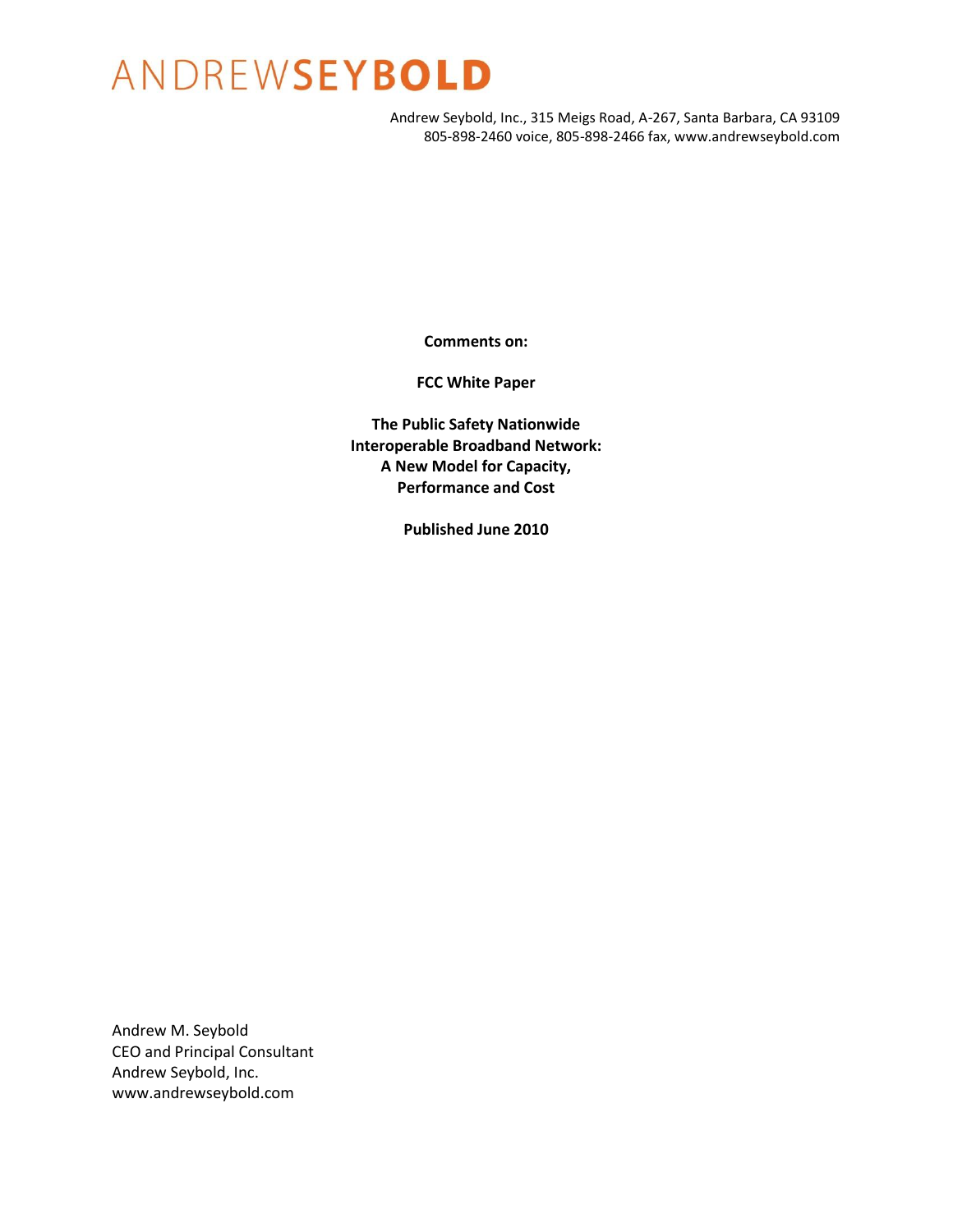#### **Executive Summary**

In June 2010, the FCC published its second white paper supporting its recommendations in the National Broadband Plan (NBP) submitted to Congress in March of this year. The first white paper detailed the FCC's ideas related to the cost of building and operating a nationwide public safety Broadband network. I reviewed that document and prepared my own white paper challenging many of the FCC's assumptions and questioning its findings.

This second white paper details the FCC's analysis of the capacity of the 10 MHz of spectrum already assigned to the public safety community and claim that 10 MHz of broadband spectrum (5 MHz by 5 MHz) will be sufficient for most public safety broadband requirements well into the future. The following is my response to the FCC's second report.

In the introduction to the Capacity Paper, one of the authors recaps points made in more detail in the body of the paper:

*"The Federal Communications Commission ("FCC") has performed a technical analysis of the capacity and performance of the public safety broadband network assuming that the National Broadband Plan recommendations concerning this network are implemented. This analysis includes examining different emergency situations based on actual experiences and as submitted in the record of the National Broadband Plan. This analysis shows:*

- *1. The 10 megahertz of dedicated spectrum allocated to public safety in the 700 MHz band for broadband communications provides more than the required capacity for day-to-day communications and for each of the serious emergency scenarios set forth below.*
- *2. For the worst emergencies for which public safety must prepare, even access to another 10 megahertz of spectrum would be insufficient. Accordingly, priority access and roaming on the 700 MHz commercial networks is critical to providing adequate capacity in these extreme situations. Moreover, priority roaming is a cost-effective way to improve the resilience of public safety communications, along with its capacity, in a way that a single network cannot provide.*
- *3. The capacity and efficiency of a public safety broadband network will far exceed the expectations of someone who has only experienced narrowband land mobile radio (LMR). This is because of the system architecture, density of cell sites, density of cell sectors per site, network and spectrum management, and the use of new and emerging technologies.*
- *4. Public safety can make more capacity available when and where it is needed by using all of its spectrum resources appropriately and effectively, no matter how much spectrum is available (e.g., use the 700 MHz band for mobile devices and other frequency bands for fixed devices)."*

In reviewing the assumptions the FCC used in reaching these conclusions, I take issue with the following:

1. The FCC is trying to equate voice with data traffic information. Voice communications requires far less spectrum per conversation than broadband data services require. Further, the types of data have a huge impact on the amount of bandwidth available and the capacity of the network within a given cell sector.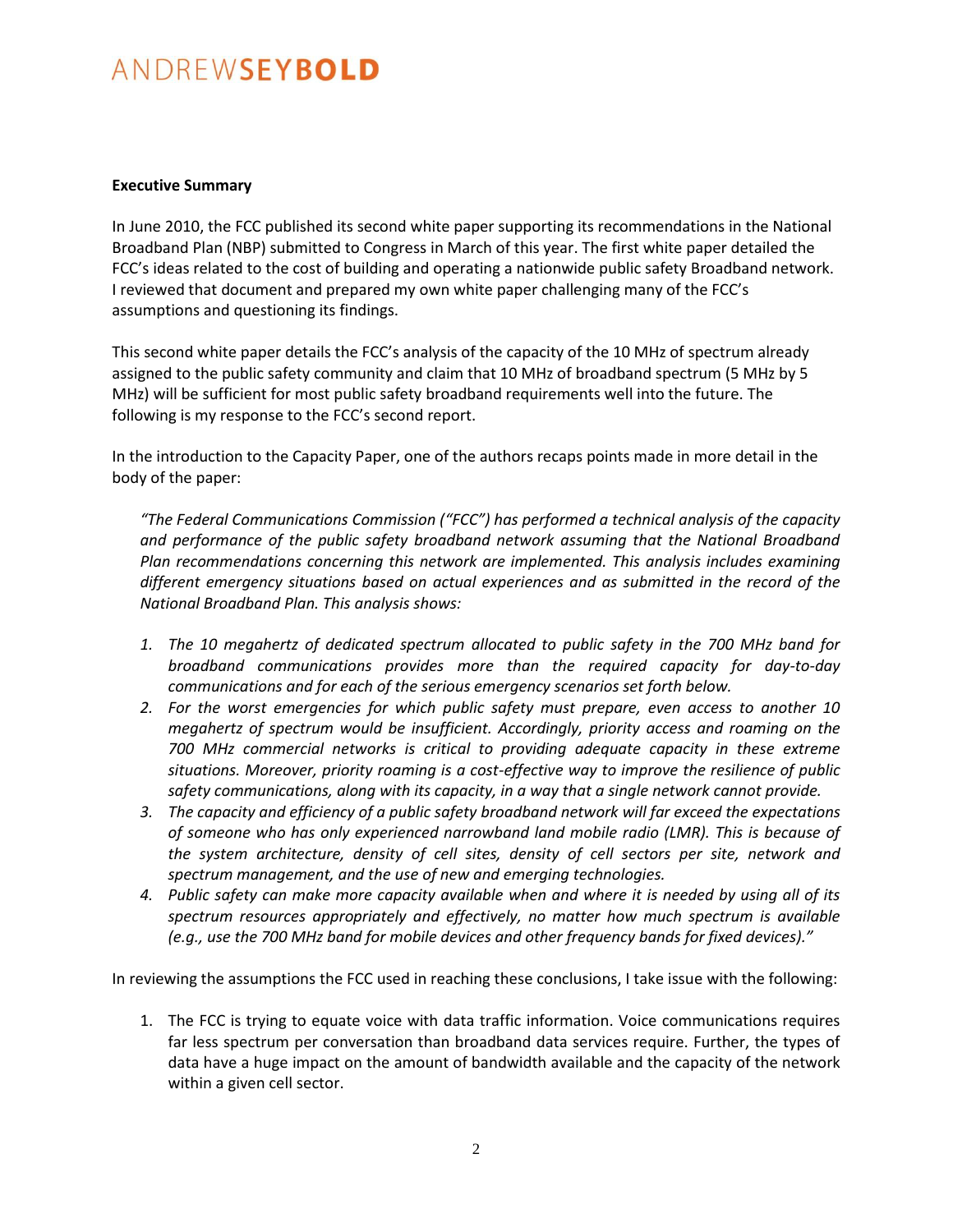- 2. The FCC claims that video data rates of 256 Kbps will provide sufficient video resolution for most public safety video applications. I and many others disagree with this assumption for many of the video feeds that will be employed by public safety.
- 3. The FCC claims that land mobile radio systems (LMR) are underutilized most of the time. This is not a correct assumption. LMR systems, as used by public safety, do have periods of light usage, but there are many times every week when these systems are supporting voice traffic that is beyond the capacity of both the existing LMR systems and the capabilities of the dispatch centers to keep up with the demand.
- 4. The FCC believes that roaming onto commercial networks will occur on a sporadic basis. My research shows that having only 10 MHz of spectrum available will result in having to roam on commercial networks in at least the top 100 metropolitan areas on a daily basis, and for long periods of time for each occurrence.
- 5. The FCC assumes that the public safety community will have access to 60 MHz of broadband spectrum (its own and that operated by commercial networks). This assumption is not based on any current rules that mandate commercial priority roaming or type of priority roaming and assumes that the winner of the D Block at auction will make its spectrum available for use by the public safety entities, yet its current recommended rules for the D Block auction do not require such cooperation between the public and private sector.
- 6. The FCC based its usage models only on major scenarios spread out over large geographic areas of a city or jurisdiction. There are no assumptions that look at capacity requirements for smaller incidents that occur on a daily basis and are fairly local in nature and, therefore, will have broadband coverage from only one or perhaps two cell sectors.
- 7. The FCC believes that local ordinances need to be changed to require the installation of inbuilding network cells (femto, pico, or distributed antenna systems). Yet the FCC has no authority to require that local communities actually do update their existing ordinances, nor does it take into account the cost of providing this inbuilding coverage, nor how it is to be integrated into the network.
- 8. The FCC's discussion of how much spectrum is already available to the public safety community is flawed in a number of ways. It counts the broadband spectrum at 4.9 GHz that provides only local-area coverage and does not penetrate buildings, it includes the 220 MHz band that is presently used in only one area of the United States because of a conflict on the Canadian border, and it does not take into account that existing channelized spectrum cannot be aggregated into spectrum that could be used for broadband because the channels already allocated to public safety are interleaved with channels assigned for other land mobile radio services.
- 9. The FCC claims that the public safety community's only rationale for requesting that the D Block be reallocated to public safety is so it can build fewer cell sites and therefore a less expensive network. This assumption is wrong, since public safety is planning to make use of the same number of cell sites recommended by the FCC (44,000 nationwide). The additional spectrum being requested is to provide additional capacity for the network.
- 10. The FCC used the New York City report on bandwidth requirements to support its own position. However, instead of using all of the assumptions provided in that report, it chose to discount the requirements listed for video services and use its own assumptions as to the number of video feeds that would be required and the bandwidth consumption of each connection.
- 11. The FCC assumes for the purpose of this paper and in its general findings, that a guard band is not needed between the D Block and the public safety spectrum. However, on May 18, 2010, the FCC requested comments from interested parties to provide input on whether or not a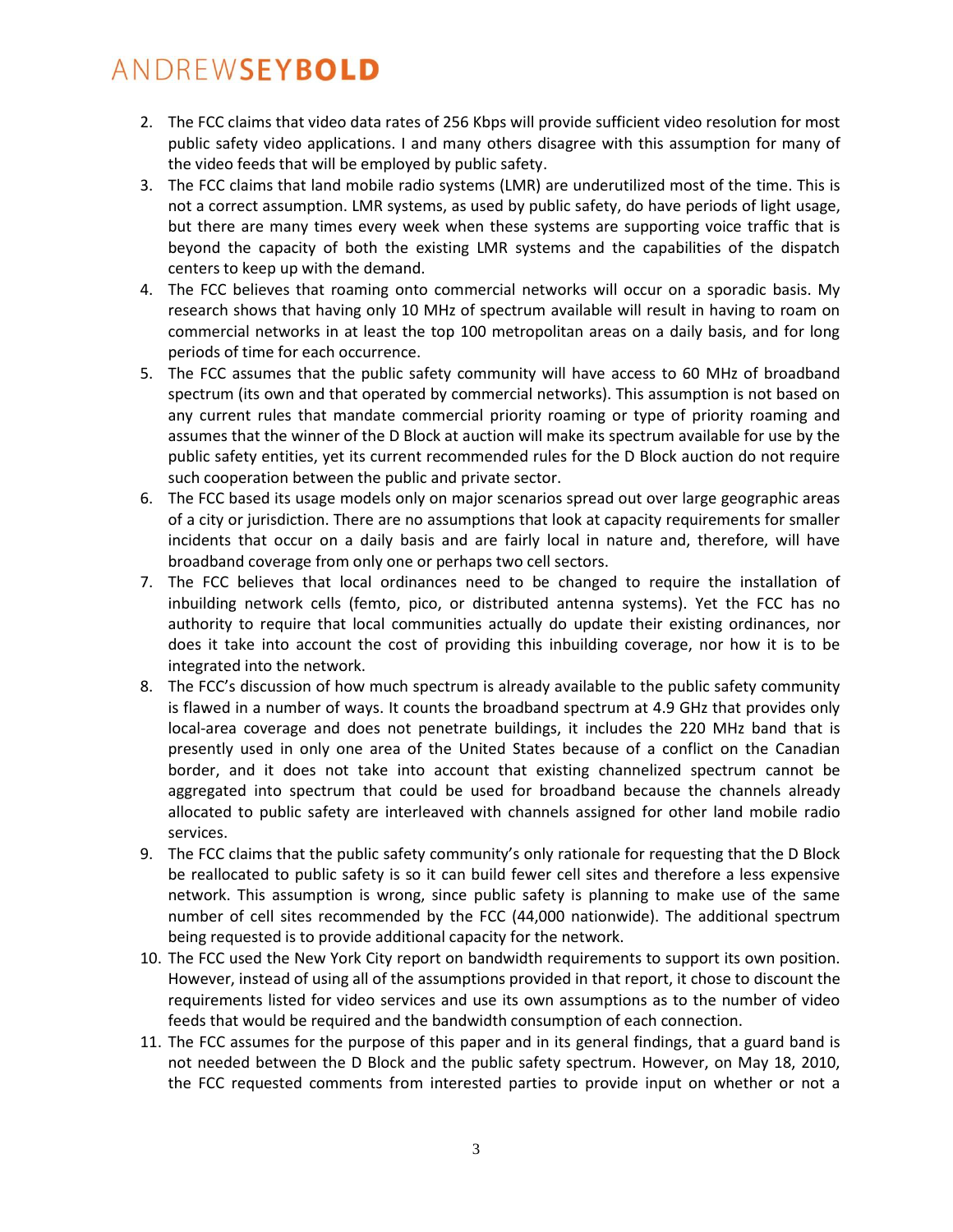guard band will be needed, even though the assumptions in its white paper are based on a guard band NOT being necessary.

12. The 700 MHz commercial spectrum that was already auctioned and on which networks are in the process of being built did not carry any requirements for priority access for the public safety community. It is unclear to me whether the FCC has the authority to now require these network operators to provide some type of priority roaming with the public safety community.

It is clear that those involved in preparing the FCC white paper on capacity tried to make the results fit the recommendations they already included in their National Broadband Report to Congress. In reality, this capacity study should have been prepared and released prior to their recommendations to Congress. The FCC focused only on major events or incidents and did not run scenarios based on day-today operational requirements. These daily incidents will occur in small geographic areas, sometimes within only a one or two block area of a city or within one-quarter or one-half mile of a jurisdiction. In many cases, these areas will only have broadband coverage from one or two cell sectors. Since this is the norm for public safety responses, this should have been the criterion for evaluation of the amount of spectrum required.

The FCC statement that capacity is based on a number of cell sectors per site, times the amount of spectrum available within each sector, divided by the frequency reuse factor, is true and correct. However, its assumption that public safety would build out fewer sites if it had more spectrum available is not correct. In the case of public safety and its planned network, doubling the amount of spectrum it has available will double or more the amount of bandwidth available within each cell sector. Therefore, the assumption that total capacity is based on other factors as well is not correct. The proper calculations should look at a single cell sector, map the bandwidth available within that cell sector, and then calculate the amount of data traffic (data and video) that will be required both inbound and outbound for typical incidents including a building fire, bank robbery, hostage situation, gang fight, and other incidents that occur on a daily basis but in random locations within jurisdictions.

Further, their discussion of cell sectors and capacity assumes that incidents will occur in areas already heavily covered by commercial network operators. This too is a flawed assumption. If we look at New York City as an example, the commercial operators have learned from experience that in the Theatre District, when the shows let out, the demand for voice and data services will peak. The network operators design and build their systems based on this type of demand, primarily in identifiable locations. The reality of the situation is that criminal events, fires, and other emergencies are not predictable by location, and in many instances the demand for public safety services will occur in areas of the jurisdiction that are lightly served by commercial operators, but bandwidth must be available for public safety.

It is my opinion that the authors of the paper were charged with reinforcing the position previously taken by the FCC that the D Block should be auctioned to a commercial operator. Instead, they should have been charged with taking an uncommitted view of the needs of the public safety community and developing a paper based on an understanding of the differences between commercial and public safety networks and requirements. It appears that this FCC white paper was developed for the purpose of further justifying a position it already recommended to Congress in the National Broadband Report. There are many discrepancies in the FCC white paper and a number of assumptions that, while they may be valid for commercial networks, are not valid for a mission-critical public safety broadband network.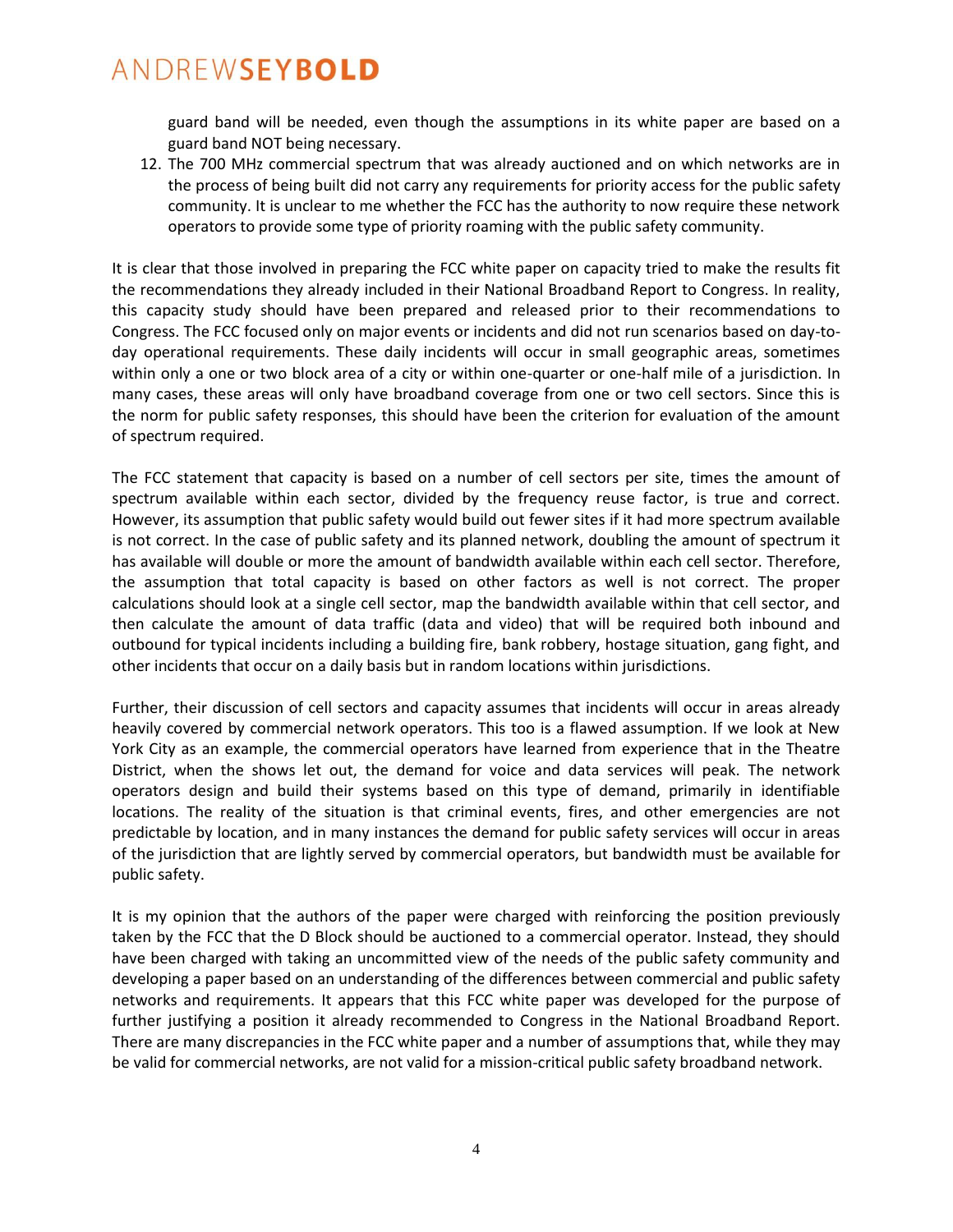The bottom line for me is that the FCC delivered a report that attempts to once again justify its position that 10 MHz of spectrum is sufficient for use by public safety on a daily basis and that during the occasional times when this is not enough, public safety will be able to make use of commercial network operators' spectrum on some as yet undefined type of priority access. Further, the studies referenced in this report look at broadband capacity from a macro level rather than from a cell sector level. The result is a paper that does not address the real-world broadband requirements of the public safety community on a daily basis, though it does meet the FCC's goal of justifying its recommendations already presented to Congress.

Andrew M. Seybold *Note: My full response to the FCC's capacity white paper is below in PDF format.*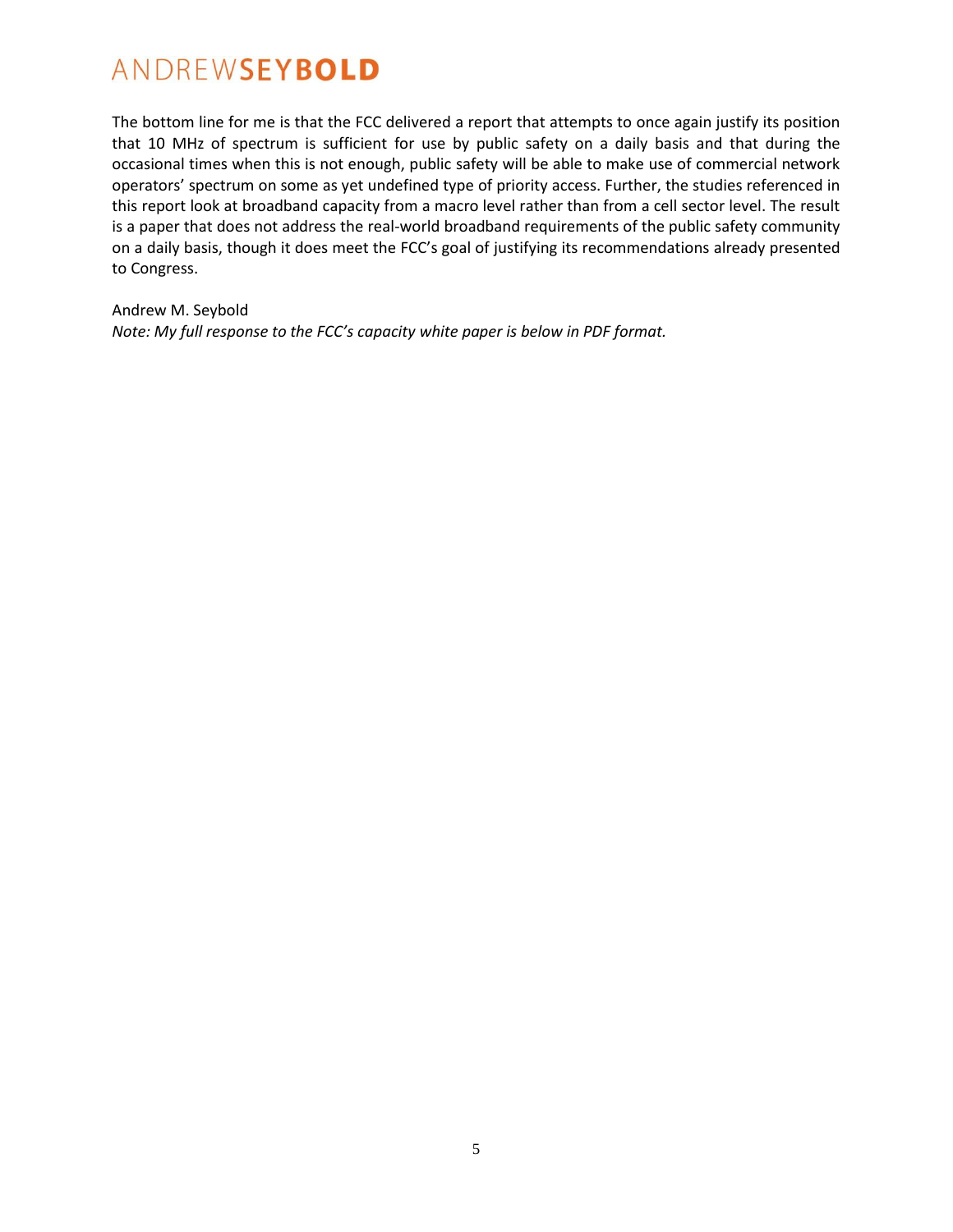#### **Comments on the FCC White Paper on Capacity**

#### Section I: Introduction

In this section of the paper, the FCC reiterates its belief that "*creation of incentive-based partnerships with commercial entities*" will provide many advantages for the public safety community. However, the National Broadband Report does not include any information concerning this type of sharing nor does it require the winners of the D Block auction to work with the public safety community. The FCC seems to believe that the winners of the D Block will be willing to work with the public safety community on a joint build-out. If, as the FCC is presently proposing, the D Block is auctioned in 10 licenses, and the licenses are won by various commercial operators or green field operators, the burden placed on the public safety community to obtain agreements with the D Block winners could materially delay the construction of the public safety side of the network.

Further, as detailed below, 10 MHz (5 MHz X 5 MHz) of spectrum does not provide sufficient capacity for daily public safety needs, let alone enough capacity for commercial operators (the D Block). Thus it is unlikely that the winners of the D Block spectrum will be willing to voluntarily encumber a portion of their commercial spectrum. It is our belief that if public safety is restricted to its own 10 MHz of spectrum, it will have to roam onto the D Block or other commercial spectrum on a daily basis in many of the top 100 metro areas (see below). The FCC is basing some of its recommendations on the fact that the LTE technology supports priority access and roaming. However, the method of priority access (next in line for service or ruthless pre-emption) has not been discussed nor has the number of priority access levels been clarified. The FCC appears to be conducting research and reaching its own conclusions AFTER its broadband report was forwarded to Congress. Many of these issues should have been investigated prior to submission of the report. Now each of the FCC white papers, the previous one on network costs and this one on capacity, are viewed by many as reports designed to reinforce the FCC's recommendations after the fact. It is easy to deliver white papers that "prove" a specific, predetermined view.

It is also unclear to this author whether the FCC will be able to convince the existing 700 MHz spectrum winners that even though they won the spectrum at auction, they must now agree to priority roaming for public safety services. If this roaming will occur on a daily basis, as we believe it will, the value of their spectrum will be impacted as will the level of service they will be able to provide to their customers. If, in a given city, one network operator decides to cooperate with public safety while another operator decides not to, the operator that will not have to share its network with public safety will have a marketing advantage. It will be able to use 100% of its spectrum all of the time while the cooperating network operator will not be able to guarantee full access to all of its spectrum during emergency incidents, when, it has been proven time and again, the demand for both public safety and consumer and business usage in a given area all peak to load requirements that cannot be handled by any network operator. If network operators have to share some of their spectrum during these events, both the public safety community and the network operators' customers will suffer loss of service. And if public safety does not have ruthless pre-emption, it will end up, even with priority, competing with the networks' customers for service.

Another of the FCC's assumptions in this paper has to do with its vision "*that coverage and capacity of the public safety broadband network will be supplemented through in-building systems and through provision of deployable cell sites and vehicular relays.*" It does not say where and how many of these deployable cell sites (cells on wheels or COWs) will be stationed, who will own them, who will pay for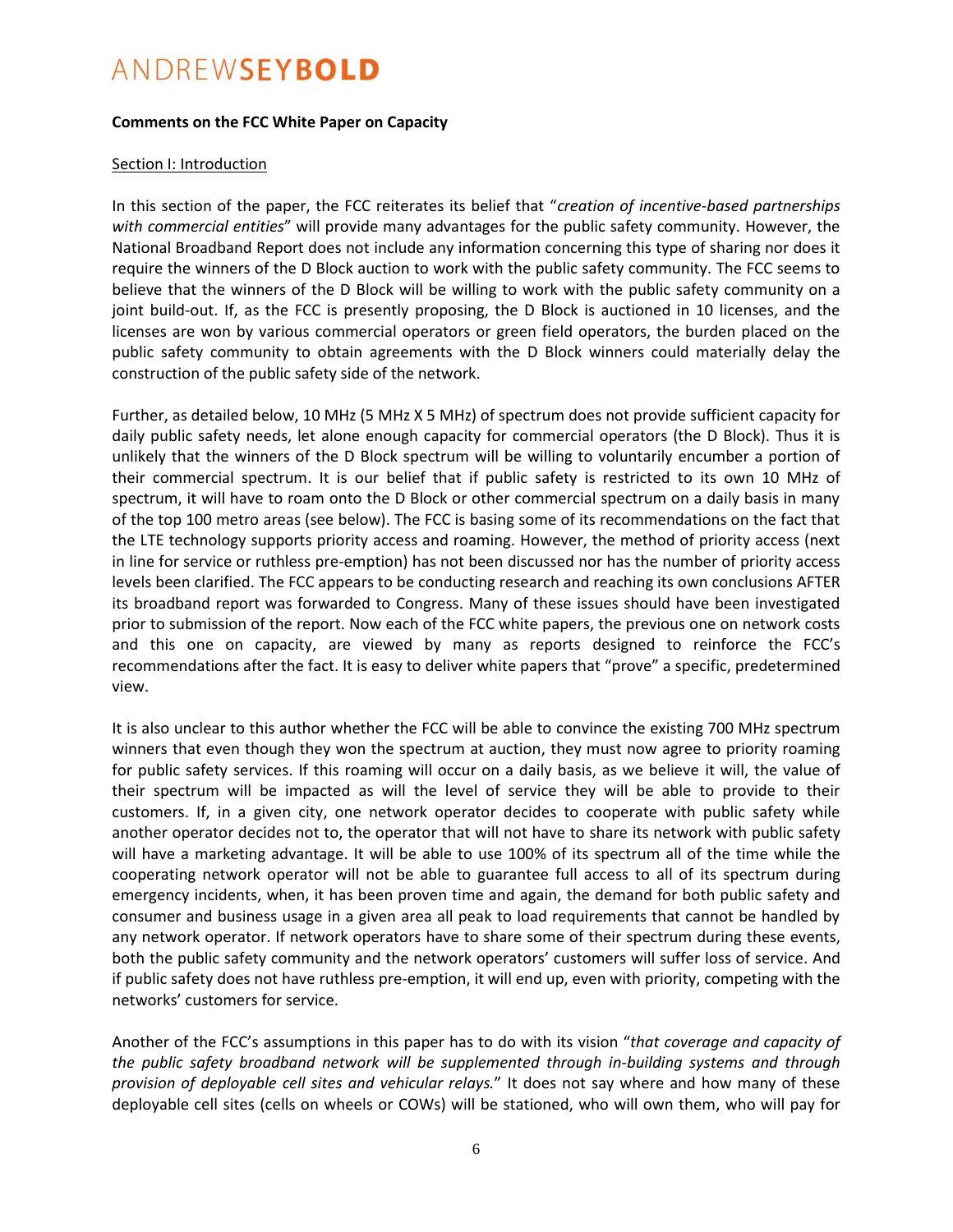them, and how they will be deployed. If they are staged in only a few areas of the nation, the transport time to an emergency scene could be hours if not days and they would not be available at the start of the incident when capacity will be critical. During a major storm or disaster, these COWs will be a welcome addition to capacity for long-term operations, but many incidents are kept from becoming major incidents by decisive action on the part of first responders in the first few minutes or hours. This is the critical period of time when those in charge of the incident need all of the information about the incident available to them, and when they need to disseminate video and other data to those who are in the field as well as back to the dispatch or command center.

The use of vehicular relays or vehicular repeaters has become standard practice within the first responder community for voice services. It is not clear from the LTE specifications if and when this type of device will be supported. However, the 3GPP standards body has addressed the issue of vehicular relays. Unless there is a demand for these devices, the cost of their deployment will be high, and it is not clear exactly how an LTE broadband network will be able to integrate these types of devices. Unlike traditional voice systems employed by the first responders today, LTE networks control the power levels of the devices in the field, decreasing the transmit power if a device is close to the cell center, and increasing it if the device is out toward the edge of the cell. This method of power control is vital to minimizing interference to and from the various sites as well as to and from field devices. Adding vehicular relays that would be capable of higher power or that will use external antennas could easily unbalance the power management important to the LTE network. Further, it remains unclear whether the devices carried by those in the field will have to include additional radios in order to use these relays. In short, the vehicular relay method of supplementing the coverage and capacity of the public safety systems is proven, but there are a large number of logistical problems associated with this approach on LTE networks.

#### Section II: Why the Plan Meets Public Safety Capacity Requirements: Baseline Capacity

This portion of the paper starts out with the contention that the public safety community already has 60 MHz of spectrum available for broadband use, and that overall, the allocation of spectrum per user for public safety is now 25 times that of commercial providers. There are a number of statements here to which we take exception. The first concerns the 50 MHz of broadband spectrum at 4.9 GHz that the FCC includes in its figure of 60 MHz available for broadband. While licensed for public safety use, this spectrum is adjacent to the 5.8 GHz Wi-Fi unlicensed band and the characteristics of this band make it unsuitable for any type of wide-area broadband coverage. This is a band that can be used for local-area but NOT wide-area communications, therefore it should not be included in the FCC's broadbandavailable number. This takes the FCC's 60 MHz available for broadband down to 10 MHz of spectrum presently licensed to public safety in the 700 MHz band.

If we deduct this 50 MHz of local-area spectrum, we end up with public safety allocations of 47.1 MHz including the 24 MHz at 700 MHz. Prior to the release of the 700 MHz spectrum, public safety had operated its systems in a total of 23.1 MHz of spectrum in the 30, 150, 450, and 800 MHz bands, with some use of 470 MHz shared with TV stations in major metropolitan areas, and a small slice of 220 MHz spectrum authorized for use in upstate New York because there is a conflict with Canadian spectrum usage on some of the public safety bands. Of the 23.1 MHz of spectrum that has been allocated to public safety over the last 60 years, all of it is channelized AND the channels are intermingled with other land mobile radio systems. Even if there was enough spectrum in any one of the bands, it could not be aggregated for broadband usage.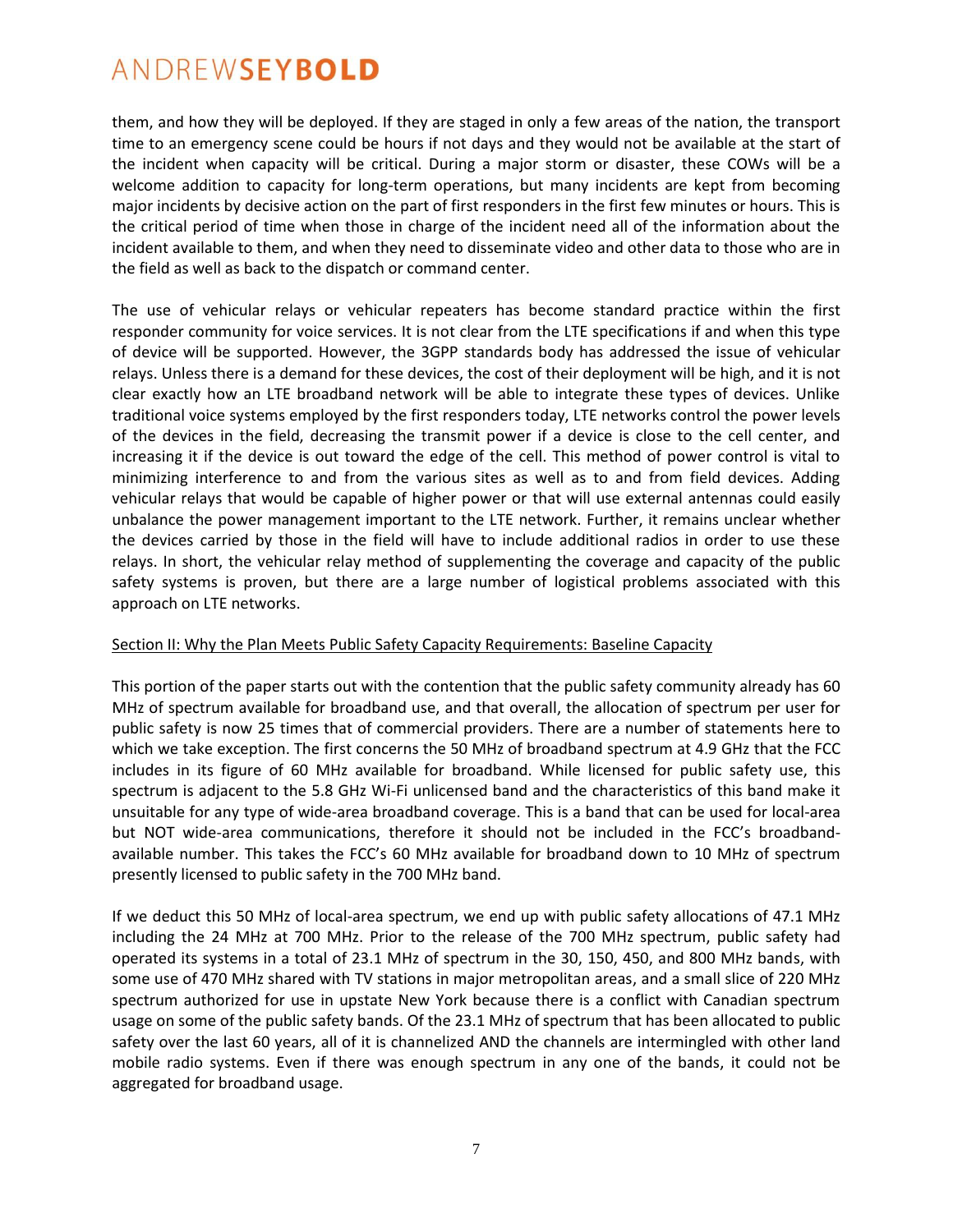$\overline{a}$ 

That this spectrum has been allocated over a 60-year period, that none of it is contiguous, and that it is spread over six to eight different portions of the spectrum is what led to the lack of interoperability for public safety in the first place. Elsewhere in its paper, the FCC contends that this 23 MHz of spectrum is lightly used most of the time. What it doesn't point out is that many times during every week of the year, there is substantial demand for this spectrum, which results in delayed dispatches and response times. States that have been aggressive in building statewide, interoperable voice networks on the spectrum available to them have found that they do not have the capacity to handle the demand for voice radio traffic. For example, Indiana's statewide wireless public safety communications network is now facing overcrowding issues due to a lack of spectrum,<sup>1</sup> and this is for a statewide system that supports 52,000 registered users.

We also find fault with the number of first responders the FCC claims would need access to the network. Its number cited in a footnote on page 4 of its report states in part, "*public safety: According to the Bureau of Labor Statistics, U.S. Department of Labor, there are 1.1 million police, fire and EMS professionals. This number excludes some first responders, such as volunteer firefighters. For this analysis, we assume 2 million public safety users.*" It does not include volunteer firefighters nor does it count other organizations that will need access to this interoperable spectrum such as federal agencies, and agencies and organizations that take on the status of "first responder" during some types of incidents. For example, an automobile that has hit a telephone pole and has a high-power electric line on top of it requires first responder response from the electric company to disable the power line prior to any rescue attempt by fire and EMS personnel. We believe that the true number of users should be in the 4 to 5 million range.

But even using the FCC's number, what it fails to take into account is that most incidents are local in nature and that there will be a concentration of vehicles and personnel in small geographic areas for long periods of time, all needing access to video and data services. As more units and personnel respond to an incident, there will be an increased need to receive information regarding the incident and their assignments. Today, this information is disseminated primarily using the voice channels assigned to a jurisdiction. However, when the broadband network is in place, much of this information will be shared in a digital format including video transmitted from units already on the scene. This concentration of personnel will also lead to the arrival of the press and a number of citizens who are curious about the incident or whose home or business is part of or adjacent to the incident. This, in turn, will lead to increased network usage both for the public safety network and the commercial networks. If, as we believe, public safety will have more demand for digital services than it has spectrum (based on the 10 MHz currently allocated), there will be a need for public safety to roam onto these already congested commercial networks and, even with priority access, there will be delays and loss of information that could end up causing the additional loss of life and/or property.

We believe that the FCC should not have looked at the network capacity issues from a nationwide or major incident basis where there is access to the network through many different cells sites and cell sectors, but rather within the confines of typical daily incidents that take place in much smaller areas of several city blocks or within one-quarter or one-half a mile in which the number of vehicles and personnel will be concentrated and where broadband coverage will be limited to one or possibly two cell sectors. The FCC's report tries to equate voice and data traffic, and the total number of users for a given incident. However, in practice, much of the voice traffic during these typical incidents is taken off the network voice systems and moved onto channels where units can talk to each other without having

 $^1$  Crisis-comm network nearing capacity http://tribstar.com/local/x1703931790/Crisis-comm-network-nearing-capacity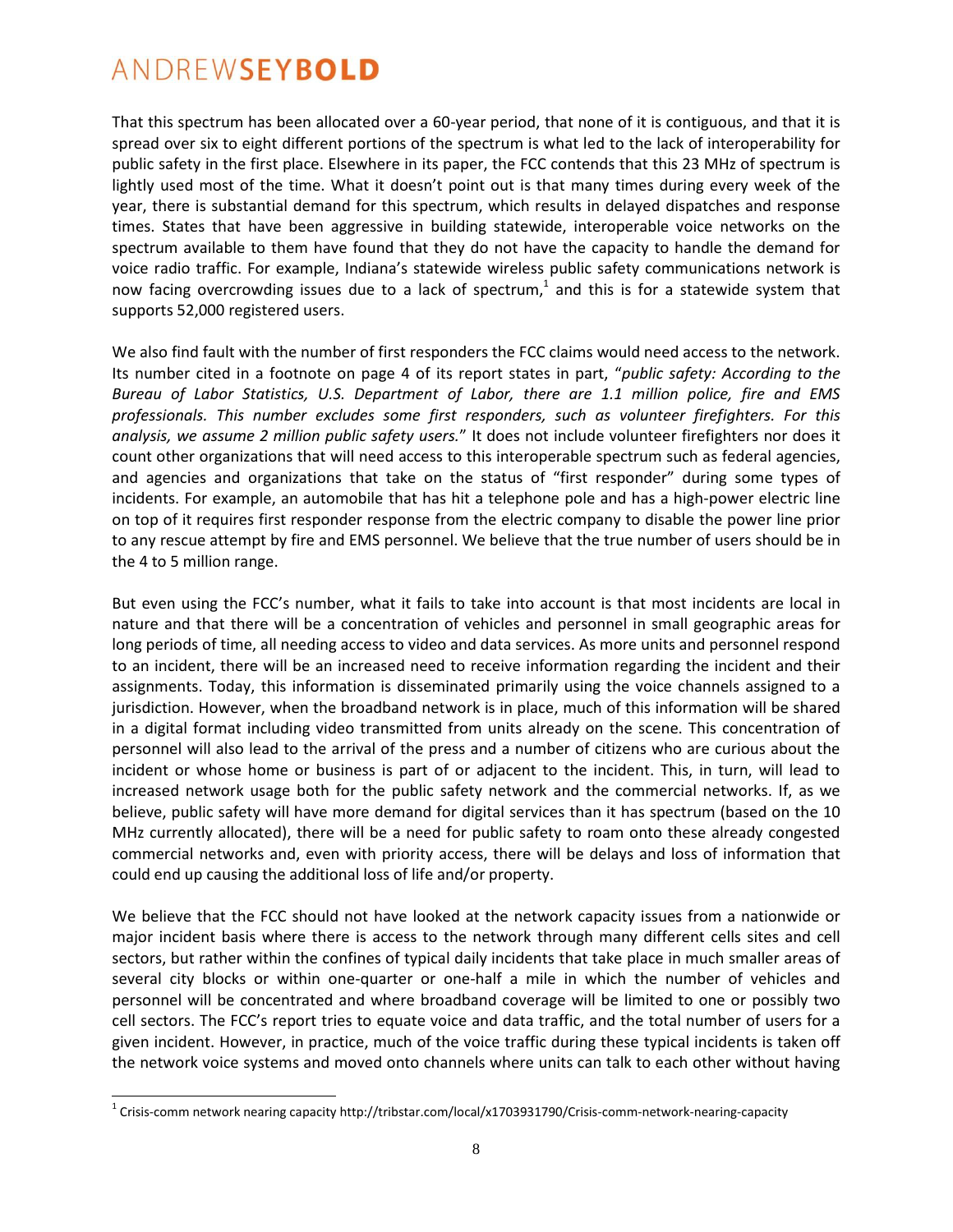to use the main network. The incident commander will stay in contact on the main network channel, but teams in the field will be assigned simplex or tactical channels.<sup>2</sup> Therefore, the voice traffic will be spread over many different channels enabling teams to communicate among themselves without interfering with other teams at the same incident. The team commanders will be in direct contact with both their own team and the incident commander.

In the case of the public safety broadband network, all of these teams will have to rely on the total bandwidth provided within a single cell sector or two. According to the FCC's own calculations, the total available bandwidth for a cell sector using 10 MHz of spectrum will be 7.5 Mbps down to devices and 3.25 Mbps for the uplink (from the device to the network).<sup>3</sup> However, this bandwidth is not available in the entire cell sector; the amount of bandwidth will diminish toward the cell edges. The FCC's report states that cell edge data capacity will be an acceptable 256 Kbps and points to the National Public Safety Telecommunications Council (NPTSC) report which states "that a system that supports 256 kb/s per video device throughout the coverage area, including edge of cell, is sufficient for public safety in urban areas (and lower data rates are acceptable in suburban and rural areas)" in support of its position. This report was generated in 2007 and was based on technology that was then available in the market. Since this report was published, there have been many studies that conclude that video data rates of 256 Kbps do not provide the level of resolution that will be needed for various kinds of incidents.

For example, in the case of a hostage situation where a sniper is in place and watching the hostage taker and hostages inside a building through a window, video at 256 Kbps will not provide the level of detail needed by the swat team commander and the incident commander, and several other video feeds will probably be needed simultaneously. A number of commercial companies have demonstrated video over LTE at various levels of resolution and have found that 1.2 Mbps video is required in many cases for both the type of resolution and depth of field necessary to be able to properly assess an incident. Even deferring to the Department of Homeland Security's SAFECOM program, we find that 512 Kbps video may be needed. If we run the FCC's own calculations against the benchmark of 512 Kbps video, we come up short on a cell sector basis. However, using the same numbers but with 20 MHz of spectrum, we can achieve the required 512 Kbps of video service availability for a given cell sector.

Also in this section, the FCC tries to make a case concerning the cost of mobile devices if the D Block is not auctioned to a commercial network operator or green field company. Its contention is that the device costs will be higher because there will not be enough demand to reach quantities necessary to provide devices at reasonable pricing levels. On the surface this may appear to be true, but the fact is that many public safety devices will necessarily differ from commercial devices in a variety of ways. They must be hardened products with bright screens that can be viewed in bright sunlight, they must have greater battery capacity, and they must be built for single-handed use (public safety personnel cannot be required to make use of devices that require the use of both of their hands while involved in an incident). By their very nature, they will cost more to build than typical commercial devices. Enabling these devices to work on the lower portion of the 700 MHz band (on AT&T and Verizon's spectrum) will

 $^{2}$  Channelized Communications http://andrewseybold.com/1456-channellized-communications

 $3$  Appendix of FCC white paper on Capacity: "In this Appendix, we analyze public safety use of broadband wireless communications employing a network built in accordance with the FCC Cost Model in 10 megahertz of spectrum in four scenarios depicting various types of emergencies. For each scenario, we calculate the expected value of utilization<sup>3</sup> of the network.<sup>3</sup> We assume for purposes of this analysis an LTE network whose capacity averaged over each sector<sup>3</sup> is 7.5 Mb/s (downlink) and 3.25 Mb/s (uplink). These figures represent average throughput and are in-line with current industry benchmarks"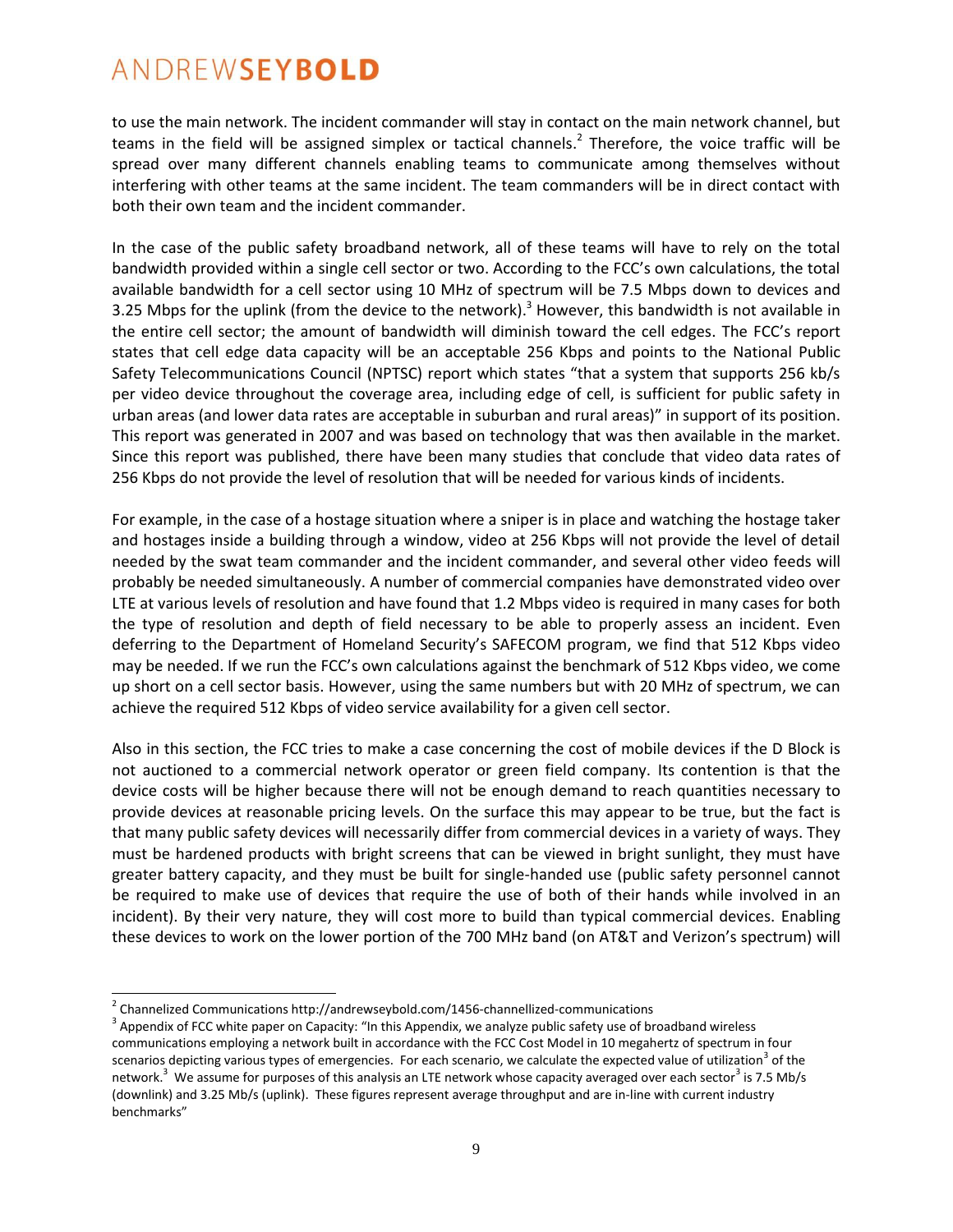drive the costs even higher. The D Block devices will cost more, but they will cost more than commercial LTE devices as well.

One thing the FCC did not consider in its argument for cost savings is that if the D Block is auctioned and all of the commercial devices built for the D Block licensee are capable of operating on the public safety spectrum, the odds of hackers making their way onto the public safety spectrum and disrupting missioncritical communications are increased dramatically. However, if the devices are built to support the lower bands on the commercial networks and a combined D Block and public safety band for public safety, the commercial devices deployed on the upper and lower 700 MHz commercial spectrum will not be capable of operating in the public safety spectrum, thus reducing the chance of intentional hacking by those interested in proving they are smart enough, or the criminal element who want to disrupt public safety's ability to communicate during an incident or a terror attack.

In Section II, A. Network Capacity Drivers, the FCC attempts to explain that merely increasing the amount of spectrum available does not necessarily mean an increase in capacity. However, here, as elsewhere in its white paper, the FCC seems to be saying that it does not believe public safety will build out its broadband networks to commercial standards and that public safety is only asking for more spectrum in order to be able to construct networks that have fewer cell sites. Therefore, the additional spectrum is needed for added capacity.

This is the formula used by the FCC:

### Total capacity = (# of sites) \* (# of sectors per site) \* (Capacity/MHz) \* (# of MHz of spectrum) Frequency Reuse Factor

The problem with this formula is that it is based on the total number of sites in a system. As discussed above, we need to be looking at the total amount of available bandwidth on a sector-by-sector basis and not based on a total number of cell sites. If we change the formula to reflect the capacity of a single cell sector, we are left with only two numbers:

- 1) A cell sector with 10 MHz of spectrum available (5 X 5 MHz) has an average throughput capacity of 7.5 Mbps
- 2) A cell sector with 20 MHz of spectrum available (10 X 10 MHz) has an average throughput capacity of 15+ Mbps

When planning a public safety broadband system, or for that matter a commercial LTE network, these are the only numbers that have any relevance on a day-to-day basis. During a major disaster that covers a large geographic area, there will be more total system capacity. However, toward the epicenter of the incident, we are back to having to contend with the amount of bandwidth available in each cell sector.

According to the FCC, commercial networks are built out using a high density of cell sites, and this is a true statement. However, the FCC does not mention that when commercial operators calculate cell sector capacity, they build in "headroom," or more precisely, they do not plan on a cell sector being full during normal operation. This type of design allows other customers to come into a cell and not be denied service. Thus in reality, the total bandwidth available for load planning purposes is less than the maximum available bandwidth in each cell sector. The calculations are made by determining projected cell sector loading during times known as "busy hours," or the times when demand for service is highest.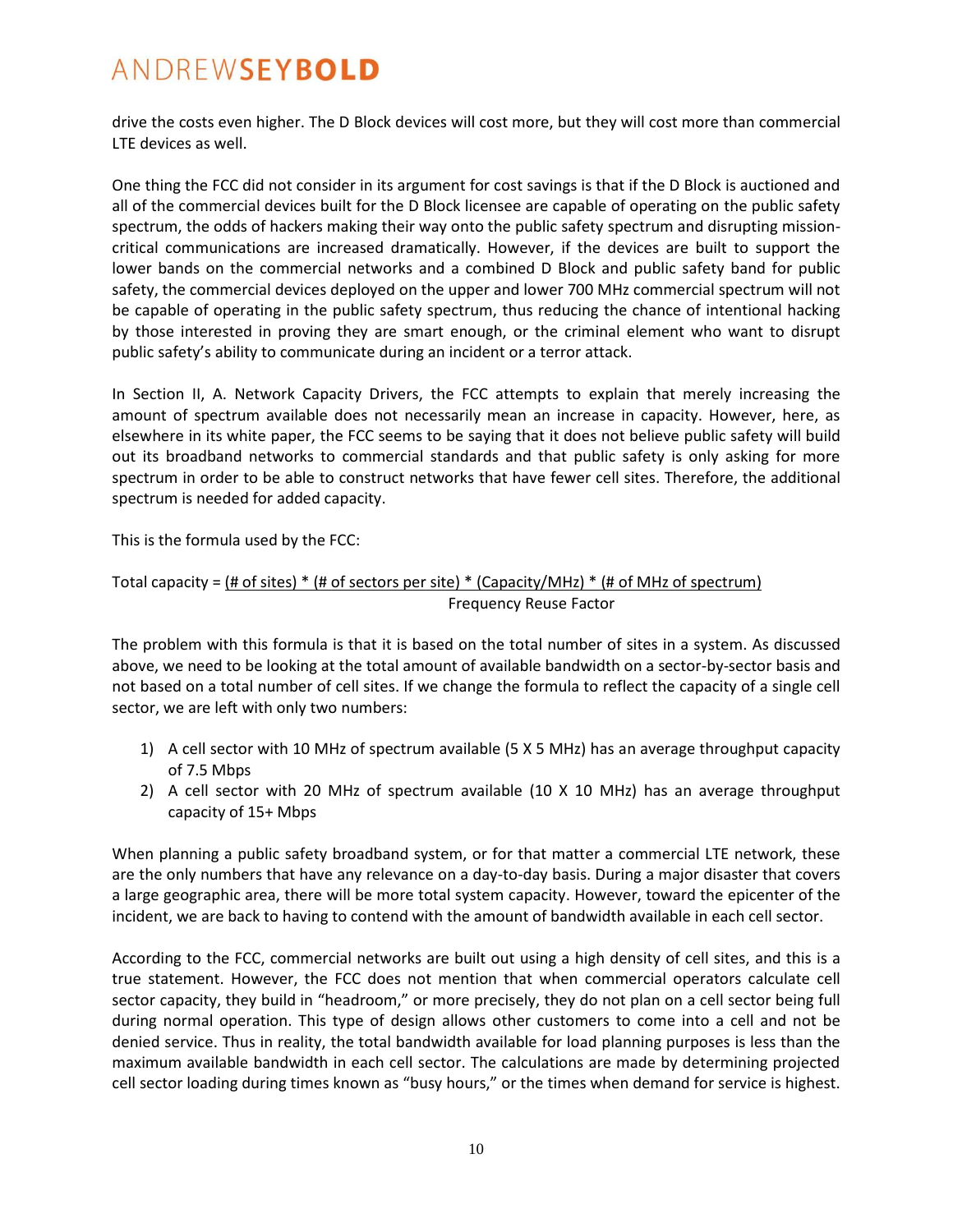Unlike voice networks where there are specific demand peaks before and after work hours, for example, peak data demand occurs more often during each day.

We do not yet know what the design criteria will be for LTE, but we can look at a DSL build-out to understand the relationships of the numbers. With DSL, the network is designed with a standard ratio of 20:1, which means 3 Mbps of data access is available for twenty subscribers. But for the twenty customers, the network is built for an average of 1 Mbps, which assumes that not all 20 subscribers will be using the network at once. This ratio is different for wireless and may in fact be based on 30, 40 or even 50:1. This is important to know because an incident within a given cell sector will break that model due to the high number of users requesting service at one time. If we use these figures and revisit the numbers the FCC provides in the white paper appendix, we find that the system capacity is vastly different from the capacity numbers shown by the FCC. If we push the capacity per cell sector up to 75% utilization, we end up with a total sector capacity of 5.63 Mbps for a 10 MHz system and 11.25 Mbps for a 20 MHz system. These numbers could be lower and have a huge impact on the total bandwidth available during an incident. Adding another 10 MHz of spectrum will provide public safety with more capacity on a sector-by-sector basis. Again, running the calculations in the FCC's white paper appendix using these numbers produces a very different view of the available cell sector capacity.

Typical commercial networks are built out over time and more cell sites continue to be added where there is increased demand for service for a number of years after the initial construction. Demand for commercial capacity can also be planned for. For example, all of the network operators in New York City have more cell sites located near Times Square than in a comparable area in other parts of the city. This is because of the high volume of customers around Times Square and because they know that before and after Broadway shows or other events, network capacity must be increased in these areas to handle the potential demand for services. Even with all of this planning, it is possible to run out of available spectrum. Recently, AT&T announced it would be deploying Wi-Fi access in the Times Square area to help off-load some of the demand for broadband data services over its network.<sup>4</sup>

When designing a public safety broadband network, it is possible to review crime patterns and plan for areas where more capacity will probably be needed, but you cannot plan for incidents that may occur in areas that are not normally affected by high crime rates. For example, in October of 2006, a private plane crashed into a 50-story apartment building on the Upper East Side of Manhattan<sup>5</sup> where crime rates are not normally high, and in 2009 a US Airways plane landed in the Hudson River<sup>6</sup> where one would not normally think a lot of capacity would be needed.

In both of these incidents, all of the commercial networks were quickly jammed beyond capacity as onlookers, survivors, and the media descended on the areas. The public safety voice channels were also overloaded, and in both instances there needed to be coordination between multiple agencies including several federal agencies. While airplane crashes are, thankfully, few and far between, these are only two examples of incidents that can and do take place in portions of metro areas where you would not build out as many cell sites as you would in Times Square. In both of these cases, public safety would have eaten through its bandwidth capabilities quickly, but having the additional 10 MHz of spectrum from the D Block would have made a huge difference in the total on-scene capabilities of the various agencies that responded.

<sup>4</sup> http://www.computerworld.com/s/article/9177327/AT\_T\_adds\_Wi\_Fi\_hot\_zone\_to\_relieve\_Times\_Square\_congestion\_

<sup>&</sup>lt;sup>5</sup> http://www.independent.co.uk/news/world/americas/plane-crashes-into-new-york-apartment-block-419676.html

<sup>6</sup> http://www.cnn.com/2009/US/01/15/new.york.plane.crash/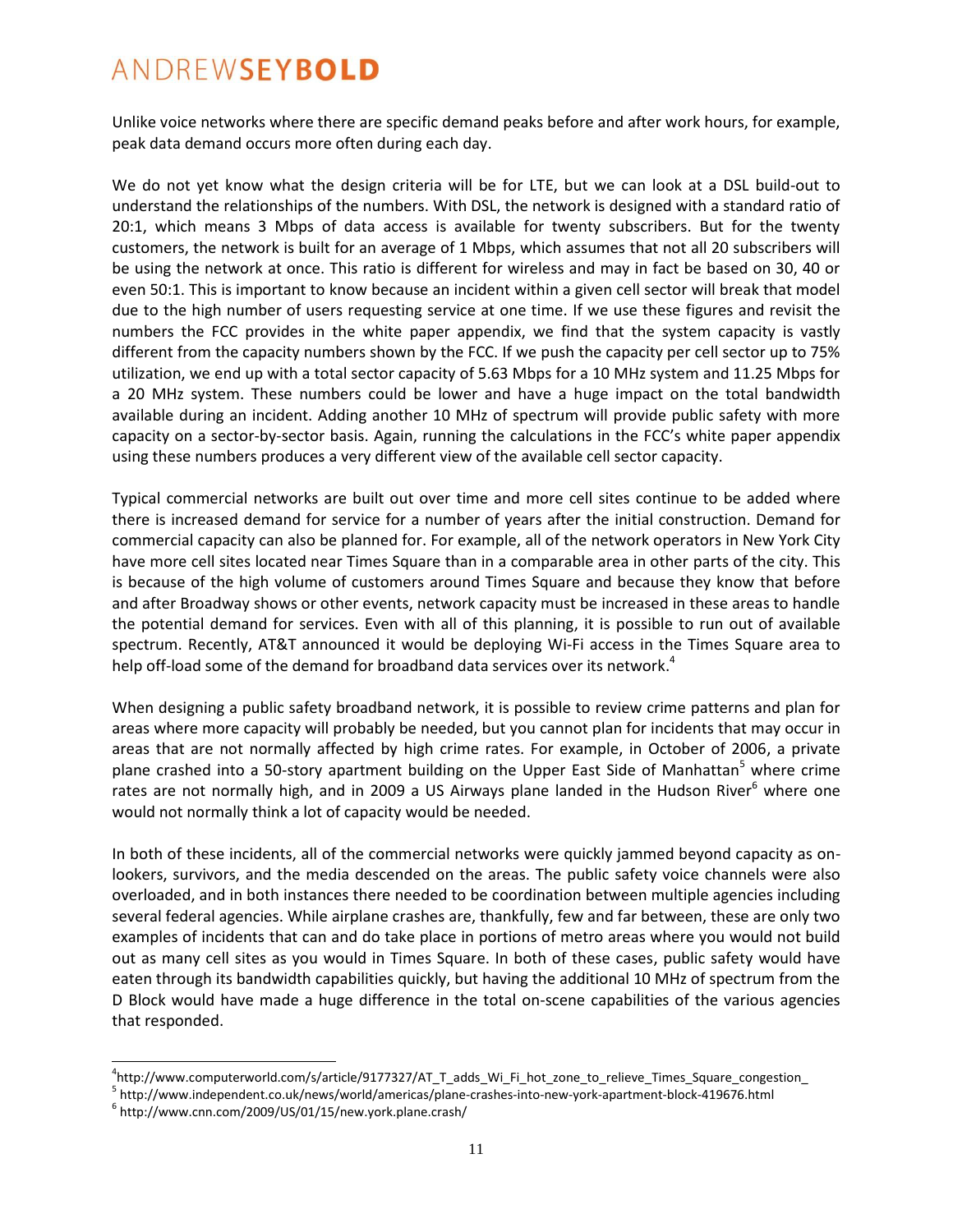Designing and building broadband networks is not something where a network is built once and never expanded. However, commercial network operators have a distinct advantage because they pre-plan their network architecture to concentrate more capacity in known areas of congestion. If there is a preplanned event such as a World Series, Super Bowl, or some other large event, cells on wheels can be pre-installed. In the case of public safety systems, the incident types and locations are not as predictable, so it is imperative that each cell sector be deployed with the maximum possible capacity.

Further on in this section of the white paper, the FCC states:

*"Another way to increase capacity is to provide supplemental infrastructure to expand available capacity. There are unique strategies for increasing capacity within buildings, where a substantial amount of cellular network traffic originates. Additional infrastructure, such as distributed antenna systems (DAS) and pico cells, can be installed inside buildings to improve coverage and offload traffic from external cell towers. These approaches decrease strains on the available cell site infrastructure. The NBP recommends that building codes be changed or enacted to enable greater use of these technologies and that FCC rules be developed that enable and facilitate their use. Further, additional outreach by the federal, state and local governments to building and facility owners can assist in ensuring that this technology is widely pervasive as 4G networks are deployed.*

*Capacity can be further expanded by utilizing deployable communications systems, such as next generation cell sites on wheels (a.k.a. "COWs" or "COLTs"<sup>7</sup> ) and vehicular relays, as is frequently done with today's wireless technologies during disasters and major incidents or events. The NBP recommends deployment of these technologies for public safety broadband use, through a program that would help fund caches of equipment throughout the country that can be rapidly deployed to the site of any major disaster."*

I do not believe that the FCC or the federal government has the authority to require changes to local ordinances that would require homeowners, apartment building owners, and office building owners to install distributed antenna systems and picocells (or femtocells). Further, there is a problem with the FCC's logic in this recommendation. Picocells or femtocells would, in fact, increase the broadband capacity inside a given building, but the data would have to be carried over the building's Internet connection back to the main public safety network center where it would have to be integrated with the main broadband network. If the building picocell or femtocell is using DSL or cable bandwidth (or even a T1 line) for backhaul, the effective capacity increase is limited to the capacity of the backhaul. For example, Starbucks offers free Wi-Fi services that it advertises as 802.11G or up to 56 Mbps. However, since it uses a T1 line for backhaul, the maximum bandwidth available within any Starbucks is the capacity of the T1 line (1.54 Mbps). Moreover, the Internet is NOT a mission-critical network.

The public safety community has been hampered by a lack of inbuilding coverage on its land mobile radio channel systems and for years has been struggling with the issue of inbuilding systems. The public safety community has no authority to require inbuilding coverage and building owners strongly lobby against these costly requirements. The FCC believes that these devices will contribute to the overall capacity of the networks, but did not calculate the cost of their deployment or the ongoing costs of the backhaul required to add them to the network. Therefore it is unrealistic on the part of the FCC to include these devices in its calculations of capacity availability for public safety broadband.

 $^7$  "COW" and "COLT" are common industry terms for Cell On Wheels and Cell On Light Truck.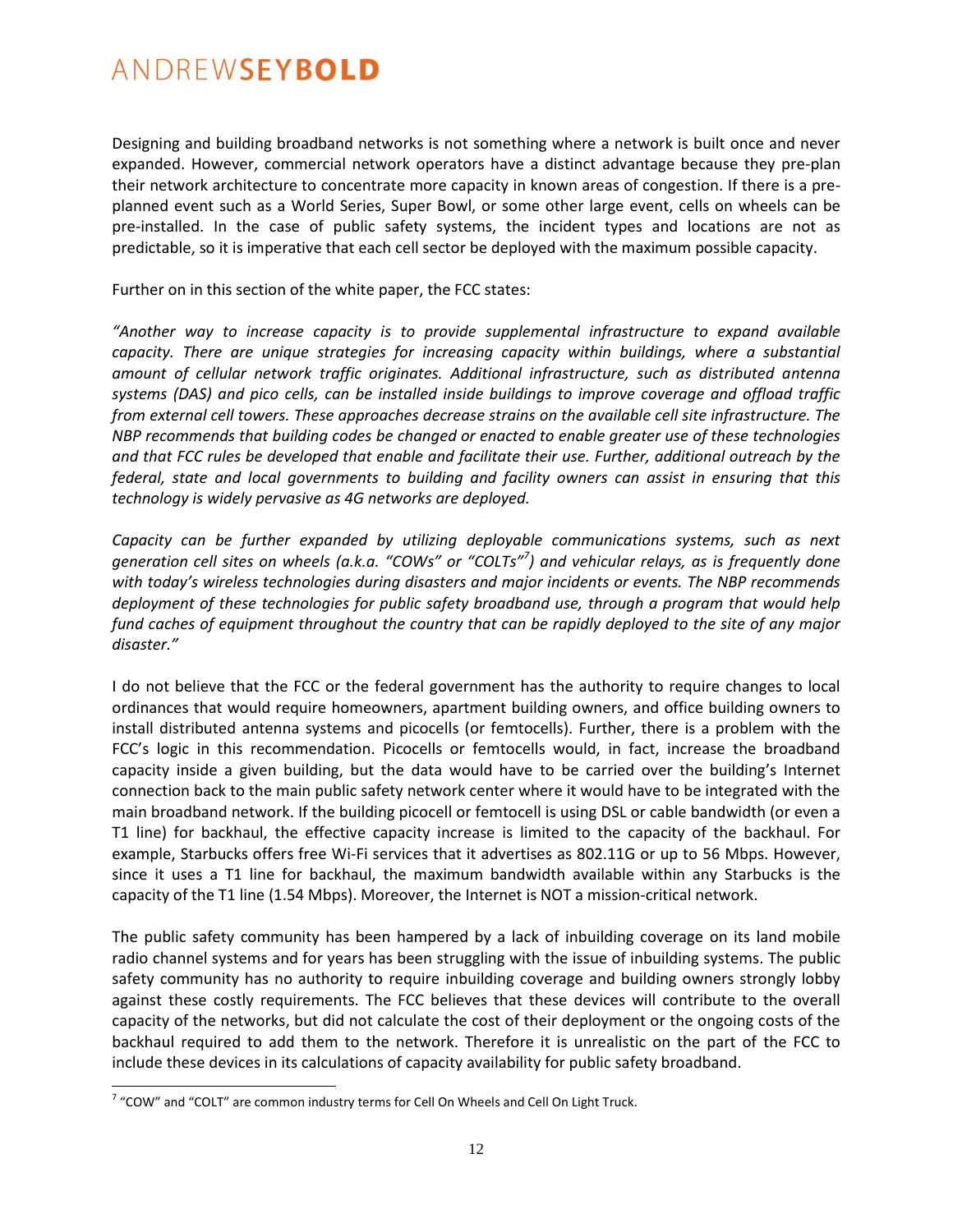The most glaring of issues here is that distributed antenna systems (DAS) do not increase capacity, they merely make it available inside buildings that are not covered by external cell sites. The reason distributed antenna systems do not increase capacity is that they require a donor cell. They communicate with an external cell sector, making use of that cell sector's capacity and amplifying the signals inside a building. The use of distributed antenna systems will increase data coverage but will do nothing to increase the amount of data capacity available at an incident.

The idea of using deployable communications systems was discussed earlier in this paper, and their applicability would depend on where they are stored, who maintains them, and how long it takes to transport them to an incident. Further, these deployables will require backhaul to the main network, and with LTE networks, they must be interfaced with the network so they can become part of the system. All of this is time consuming and assumes that backhaul data transport is available for this purpose at every scene where deployables might be important in helping with capacity constraints.

Next up is the FCC's recommendation that the public safety community should rely on other transmission technologies such as wireline and fixed wireless technologies for video, which will "*enable public safety to preserve its 700 MHz capacity for mobile broadband communications.*" This recommendation is based on a belief that all video needed at an incident can be delivered by using fixed cameras that are already in place, and that public safety has access to these video feeds. They may have access in some cases, but it is not only the dispatcher who needs to view the camera feed in question, the field incident commander and others at the incident need to view the video as well. The feed from the wired camera will need to be sent over the 700 MHz broadband network if it is to be of value to those at the scene. We also know that many of the video cameras will need to be deployed by personnel at the incident. The only way to transmit this data to others in the field plus the command center will be via the 700 MHz broadband network.

Some of these video feeds will require higher resolution than others. In the case of the sniper on the roof watching a hostage situation unfold through a window, a higher resolution color video stream will be needed. When monitoring congestion on a freeway, a black and white camera with less resolution will suffice. The only way public safety can make use of aerial cameras today is by working with the news media when available. If this video is available, it is high resolution and would need to be rebroadcast over the broadband network to deliver it to those at the incident. It should be noted that the use of cameras in helicopters and airplanes is prohibited by the FCC in both the 700 MHz band and the localarea 4.9 GHz band presently assigned to public safety.

Today's broadband network helicopters transmit video that is of the quality needed by fire and other personnel during these times but 256 Mbps data is not adequate to handle these requirements. Public safety realizes that it will need to manage its bandwidth, but this type of bandwidth management will be much easier on its own network with its own controls. Using a combination of dedicated and commercial shared spectrum at an incident will require expertise and will be a time-consuming process. It would be far better if public safety had to share spectrum only in rare instances rather than on a daily basis, which will be the case with an allocation of only 10 MHz of bandwidth.

Last in this section is the FCC's discussion about how much bandwidth is enough bandwidth. Once again, it missed the point. In the FCC's estimation, there will be times when 10, 20, or even 30 MHz of spectrum will not be enough to meet the demand of the public safety community. This is a true and correct statement. In cases where it does not have sufficient bandwidth available, public safety will be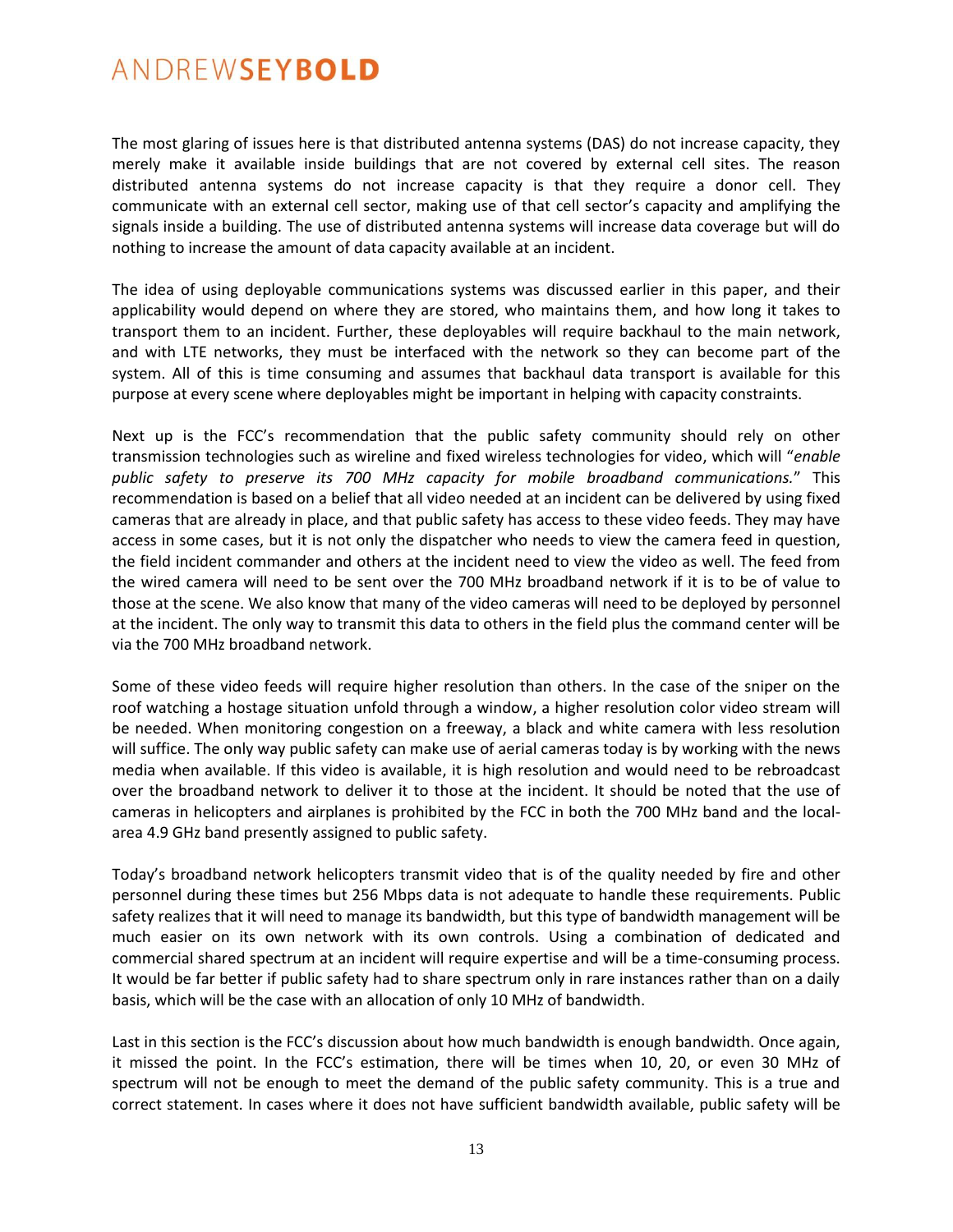forced to roam onto commercial networks. The question here is if this will occur daily, monthly, or occasionally. The FCC maintains that this need for roaming onto commercial networks will be on an occasional basis, but that assessment is based on bandwidth utilization that considers the total amount of bandwidth available within a system. In fact, the need for more spectrum will arise much more often than our analysis of cell sector capacity shows (see above). The FCC also states that "*Guaranteeing access to these networks will enable the public safety community to have access to substantially more capacity than a dedicated network can provide without vastly more dedicated spectrum than is under consideration. Roaming with priority access will also provide increased reliability and resiliency, especially if any roaming partner utilizes different cell tower sites for all or some of its network."* Yet neither the priority rules nor the type of pre-emption have been discussed with the commercial network operators. The FCC seems comfortable that priority access as defined in the LTE specification will be sufficient. However, this view is based on systems that have not yet been implemented, and using preemption that could force public safety to wait in line for access to the bandwidth in a given cell sector, pushing commercial customers to lower speeds but not kicking them off of the network in real time. This means that only a portion of the commercial network operators' spectrum will be available (to be determined by the network operator). Commercial operators will not want to have to explain to their higher paying customers why they could not access their broadband services.

The greatest point of disagreement between the FCC's report and our findings is that the FCC is considering total system bandwidth and we are more concerned about sector bandwidth. At my recent meeting with the FCC's Public Safety and Homeland Security Bureau's technology experts, there were two statements that really brought home to me their lack of understanding when it comes to the needs of the public safety community. The first FCC assumption was that the public safety community wants to model its broadband network after its existing voice networks with fewer high sites and therefore needs the additional spectrum. The other was that during an incident, if a command vehicle was not ideally located it might have to be relocated so it would be covered by a different cell sector with more capacity available. I can just imagine the instructions to the incident commander: "Move the command vehicle one-half mile further from the incident so we can get our video feed." Somehow I don't think this is going to happen. It is the same thing as telling a police officer involved in a shoot-out that he will have to move 20 feet to be able to call for help—and 20 feet from his position behind his car would put him directly in the line of fire. Good luck!

The FCC's final point in this section really tells the whole story about its white paper on capacity. It states, "*As long as sound network management is adhered to, including the provision of adequate funding to construct sufficient cell sites in the network area, the deployment of cutting-edge technology in each cell site, and the use of supplemental tools to increase capacity, network capacity for public safety communications will be significant in 10 megahertz of dedicated capacity."* Any time a statement starts out with "as long as" and then adds conditions on top of conditions, you can be assured that it won't end up being reality. And please note that the FCC used the word *significant* and not "sufficient" in this statement. Not only is the FCC hedging its bets and providing a report after the National Broadband Report was issued, it is carefully making sure that the wording is such that when it is proven wrong, it will be able to hide behind statements such as this one. But by then the damage will have been done.

#### Section II: B. Public Safety Communications Today

This section starts off with the following statement: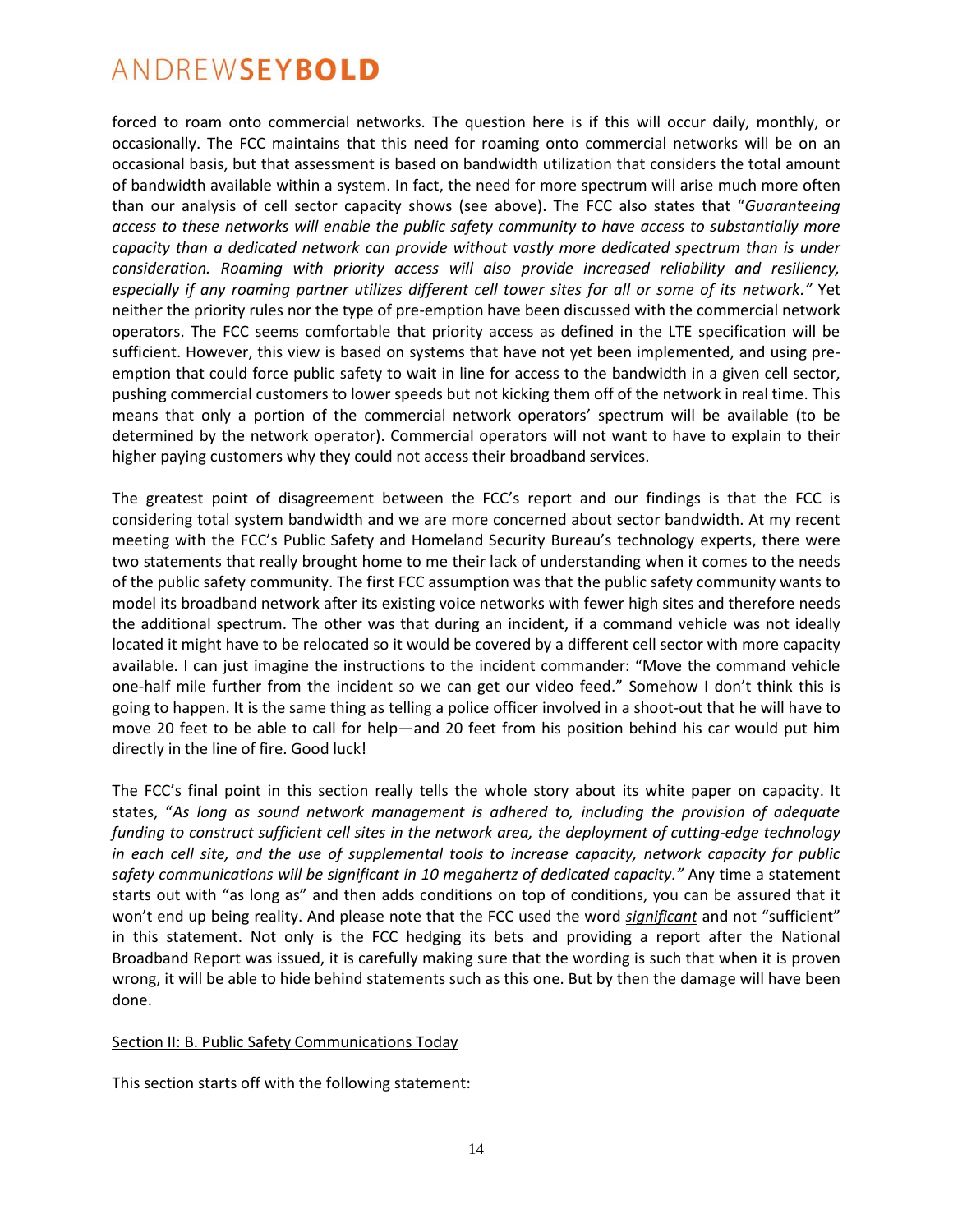$\overline{a}$ 

*"Unless we are able to get past the mindset that network capacity is synonymous with spectrum, it would be natural to expect that the capacity from this 10 megahertz Block at 700 MHz will be comparable to what public safety has experienced in the past. This is not the case. The public safety LMR networks in use today consume a large amount of spectrum per user. This occurs in part because of legacy network design and technical considerations: public safety networks utilize radio systems with a relatively small number of high site towers and very sensitive radios. This technology and design greatly increases the amount of spectrum needed per user when compared to cellular architectures, which are used for today's commercial communications networks. Further, unlike cellular commercial systems, public safety communications have generally been locally operated, which necessarily results in spectrally inefficient overlapping, independent networks. The NBP recommends that the public safety broadband network utilize a cellular architecture with LTE technology and be deployed in a coherent manner throughout larger non-overlapping geographies. This should result in dramatic increases in spectrum and cost efficiencies, while handling heavier traffic demands than currently exist."*

This entire statement, once again, shows the lack of understanding of the real world of public safety communications. Even the proposed public safety broadband network will be comprised of a number of local, metro, regional, and statewide systems. The FCC founded ERIC to assist in making sure that all of these networks are built to the same standards and will interface with each other. It is difficult to understand why the FCC believes that communications networks for public safety, which serve local jurisdictions first, and then coordinate with adjacent jurisdictions, regions, states, and then on a national level, should not be locally operated. There is a significant difference between the types of jurisdictional controls that are needed by local law enforcement, fire, and EMS and the construction of a network or combination of networks.

It is important to decouple the concept of a nationwide broadband interoperable network with the daily needs of local communities. The concept to which the FCC appears to be subscribing seems to suggest that there should be a single 911 answering point located in DC and that all dispatches be made from that center to the entire nation on an area-by-area basis. This, of course, is not a practical solution. What is really needed is to provide for local management of the communications resources of the broadband network with the ability to expand that interface of the local network to regional, state, and even nationwide interoperability on a when-needed basis. Local jurisdictions know more about their own requirements than someone sitting 200 or 2,000 miles away from the agency.

It is also clear from the following statement in this section that the FCC considers broadband systems fully capable of meeting all of the public safety community's voice requirements:

*"For example, a recent study of public safety communications in the greater Los Angeles area showed that a shift from today's LMR technology to even a pre-LTE cellular technology could increase capacity per megahertz by a factor of 16. In other words, the study demonstrated that 10 megahertz of capacity on a cellular network would be the equivalent of 160 megahertz on an LMR-type network."*

It is interesting that this cited example just happens to come from a paper written by one of the authors of the FCC white paper on capacity.<sup>8</sup> Further, it really underscores the fact that those within the Public Safety Bureau of the FCC, and the commissioners, do not understand the different types of voice

<sup>8</sup> J.M. Peha, "How America's Fragmented Approach to Public Safety Wastes Money and Spectrum," *Telecommunications Policy,*  Vol. 31, No. 10-11, 2007, p. 605-618.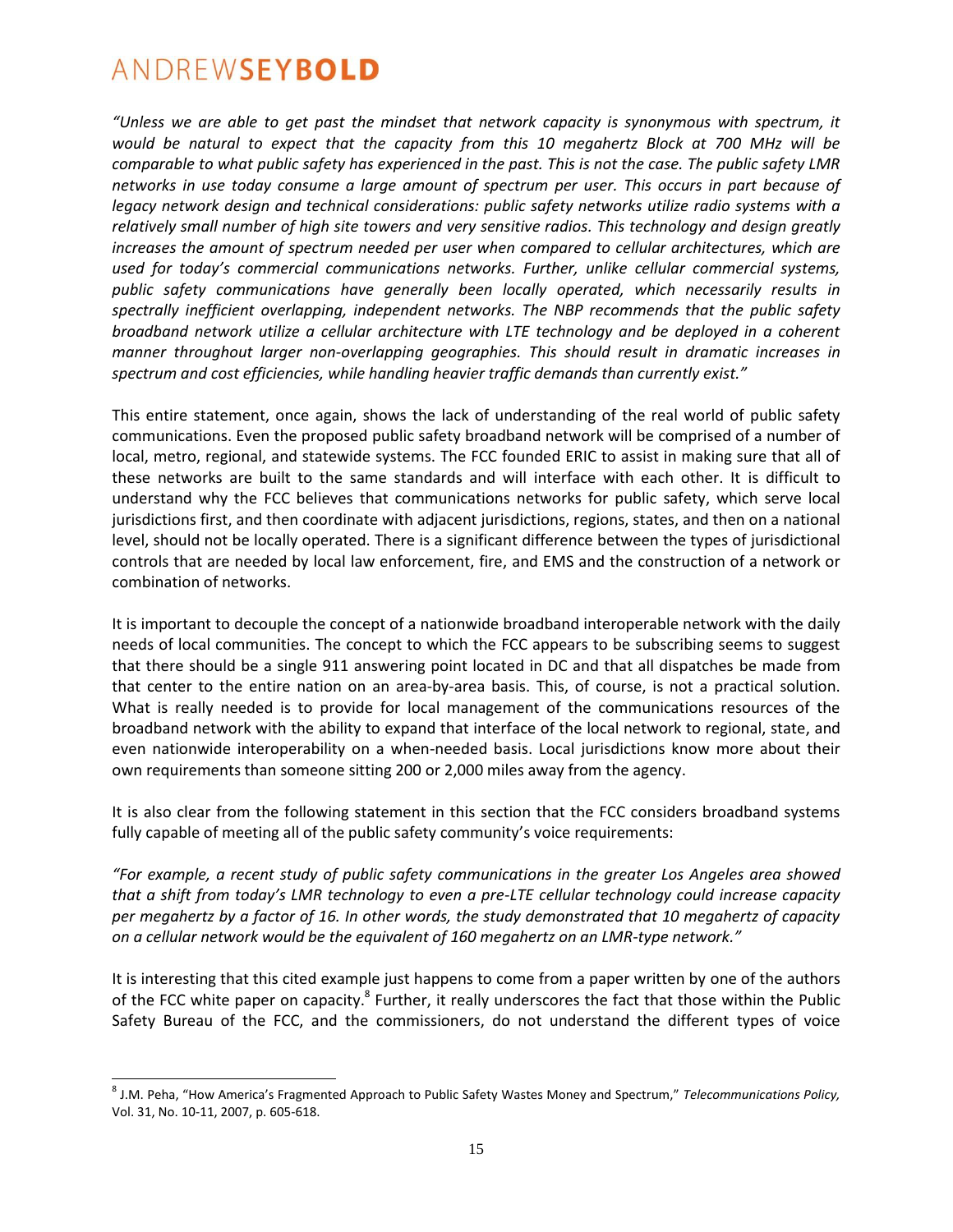communications that are a requirement of the public safety community and not simply a "nice to have" set of capabilities.<sup>9</sup>

There is no doubt that for data services, broadband is more spectrally efficient than channelized communications. However, the FCC failed to point out that many broadband systems do NOT offer voice services. In the CDMA world, Verizon and Sprint, among others, have dedicated data channels for broadband and voice is still run on their 2G networks. Further, in the GSM world, most of the voice traffic is still run over 2G networks and not over the 3G networks, which are primarily reserved for data services. VoIP is, today, less spectrally efficient than 2G commercial voice services or channelized land mobile radio systems.

A blanket statement that more voice calls can fit into less spectrum over broadband is not correct today and will not be correct for the foreseeable future. Further, in order to reach the data speeds required for broadband services, you need far more spectrum than for voice calls. Add to this the fact that today's broadband services and those being planned for tomorrow cannot provide communications when the devices are not within cell coverage, whereas land mobile radio systems do have that capability, and it very quickly becomes clear that the issues indentified in the paper and cited in the FCC report are mixing apples and oranges in order to prove a point that is not based on the realities faced by either the public safety or the commercial wireless community.

The statement by the FCC in this document that says*, "It would be a mistake to design a network based upon the public safety's past experience in using spectrum. Public safety agencies do not have significant incentives to use spectrum efficiently, because, unlike commercial entities, public safety agencies in*  America do not pay for spectrum"<sup>10</sup> is confusing at best since the public safety community has already accepted the FCC's recommendation that the entire nationwide system should include 44,000 cell sites. It has never been contemplated by any public safety organization that public safety follow the land mobile radio model. It should be pointed out, once again, that the issue of capacity and capabilities should not be based on the number of cell sites across the nation, but needs to be calculated on a cell sector basis. None of the public safety entities that have been granted waivers by the FCC are planning to skimp on construction of their networks. A review of these proposed networks will show that they are being designed in accordance with standard commercial practices, and take into account the cellular nature of systems used for wireless broadband services. The assumption that the public safety community is attempting to build systems with fewer sites and therefore needs the additional 10 MHz of spectrum is a faulty assumption on the FCC's part.

The issue of how much spectrum is currently available to public safety is overstated by the FCC in some places in this report and stated correctly in others. In one part of the report, the FCC contends that public safety has access to 60 MHz of broadband-capable spectrum at present, but it is counting the 50 MHz of licensed spectrum in the 4.9 GHz range that is totally unsuited for wide-area data services. In yet another part of the report, it states that the public safety community currently has access to only 23 MHz of spectrum for all of its voice services. Not included is the additional information that this spectrum has been assigned over a 60-year period of time, and in many different frequency bands, which is the root cause of the interoperability issue public safety is facing today. Nor does the FCC acknowledge that this 23 MHz of spectrum is not contiguous, which means that today public safety's voice channels are intermingled with those of other land mobile radio users. It also means that even if

<sup>&</sup>lt;sup>9</sup> http://andrewseybold.com/1456-channellized-communications

<sup>&</sup>lt;sup>10</sup> Page 8 of the FCC white paper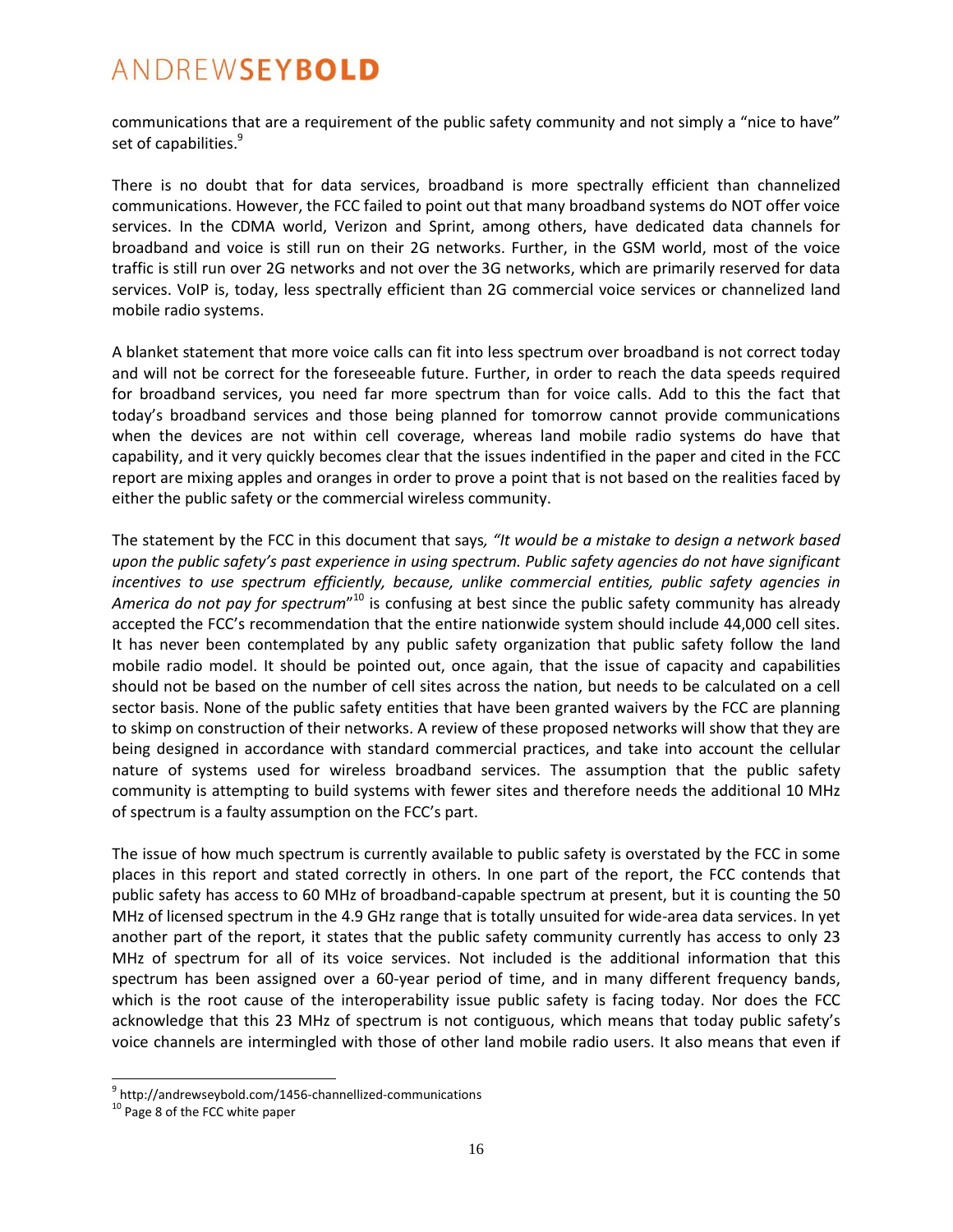$\overline{a}$ 

the spectrum was contiguous, there is not enough of it available in any one band for it to be converted to broadband usage.

It appears that this FCC is determined to repeat the past by providing too little spectrum in one band while stating its willingness to "find" additional spectrum in a different frequency band if needed in the future. Our contention is that public safety has proven, with hard data, that 10 MHz of broadband spectrum (5 X 5) is not sufficient today and it certainly won't meet the needs of the public safety community in the future. If the D Block is not reallocated to public safety, more spectrum will be needed very soon. If that spectrum is located in another band, the public safety community will have to spend even more money adding that spectrum to its broadband network. There will be yet another round of new equipment and new cell site costs, and mobile and handheld devices used on the public safety broadband network will have to be discarded and replaced with new equipment at even higher costs. It makes little sense to build a network and then have to build an additional network that will only perpetuate the FCC administration's earlier mistakes.

Today there is an opportunity to provide additional bandwidth for public safety that is adjacent to its existing 10 MHz of broadband spectrum, the deployment of which would add little to the network and device costs. The D Block, which the FCC has recommended be auctioned to one or more commercial broadband operator, is adjacent to the existing public safety broadband spectrum and this spectrum is needed in order to ensure that public safety, for the first time, has sufficient contiguous spectrum to build a common, nationwide, interoperable broadband network.

#### Section III: How the Plan Meets Public Safety Capability Needs; Capability Back-Stop

In this section, the FCC continues to try to prove that there is enough capacity within the 10 MHz of previously allocated public safety broadband spectrum. Early in the section, it states that commercial providers will serve 2.7 times the number of users per megahertz than public safety. Here again, the FCC appears to be using numbers for public safety personnel that are too low. It does not acknowledge that during a major incident there are times when off-duty personnel are called back for the incident, nor does it discuss the fact that public safety incidents are usually within confined areas where the number of cell sectors available could be limited to one or two. It does not address the issue of blocked calls or lower data rates that are the result of overloading on the commercial networks that cannot be tolerated in the public safety environment. It should be noted that most of the commercial operators have discontinued their all-you-can-eat data plans in order to help manage their networks more efficiently because, especially in major metropolitan areas, they are experiencing cell sector capacity limitations.

In a footnote to this white paper, $^{11}$  the FCC describes how public safety networks are designed for worst-case usage and most of the time they are underutilized. We disagree with this assessment. In

<sup>11</sup> For example, as was observed based on usage data from Denver's public safety communications systems, "[m]odern public safety wireless communications systems are generally designed for the worst-case scenario: a large-scale event which requires communication between large numbers of first responders, potentially from diverse agencies. . . . Most of the time, these systems operate at the low end of their designed-for capacity." Joshua Marsh, "Secondary Markets in Non-Federal Public Safety Spectrum," Telecommunications Policy Research Conference (2004). In addition, at its peak, the Minneapolis system handled over two times the number of calls during the I-35W bridge collapse that it would typically expect. During the busyhour of September 17, 2008, the Harris County Regional Radio System handled almost twice as many PTTs than it would handle on a typical day. See Federal Communications Commission, Emergency Communications during the Minneapolis Bridge Disaster: A Technical Case Study of the Federal Communications Commission's Public Safety and Homeland Security Bureau's Communications Systems Analysis Division at 16-17 (2008) (Minneapolis Bridge Case Study), available at http://www.fcc.gov/pshs/docs/clearinghouse/references/minneapolis-bridge-report.pdf; see also Federal Communications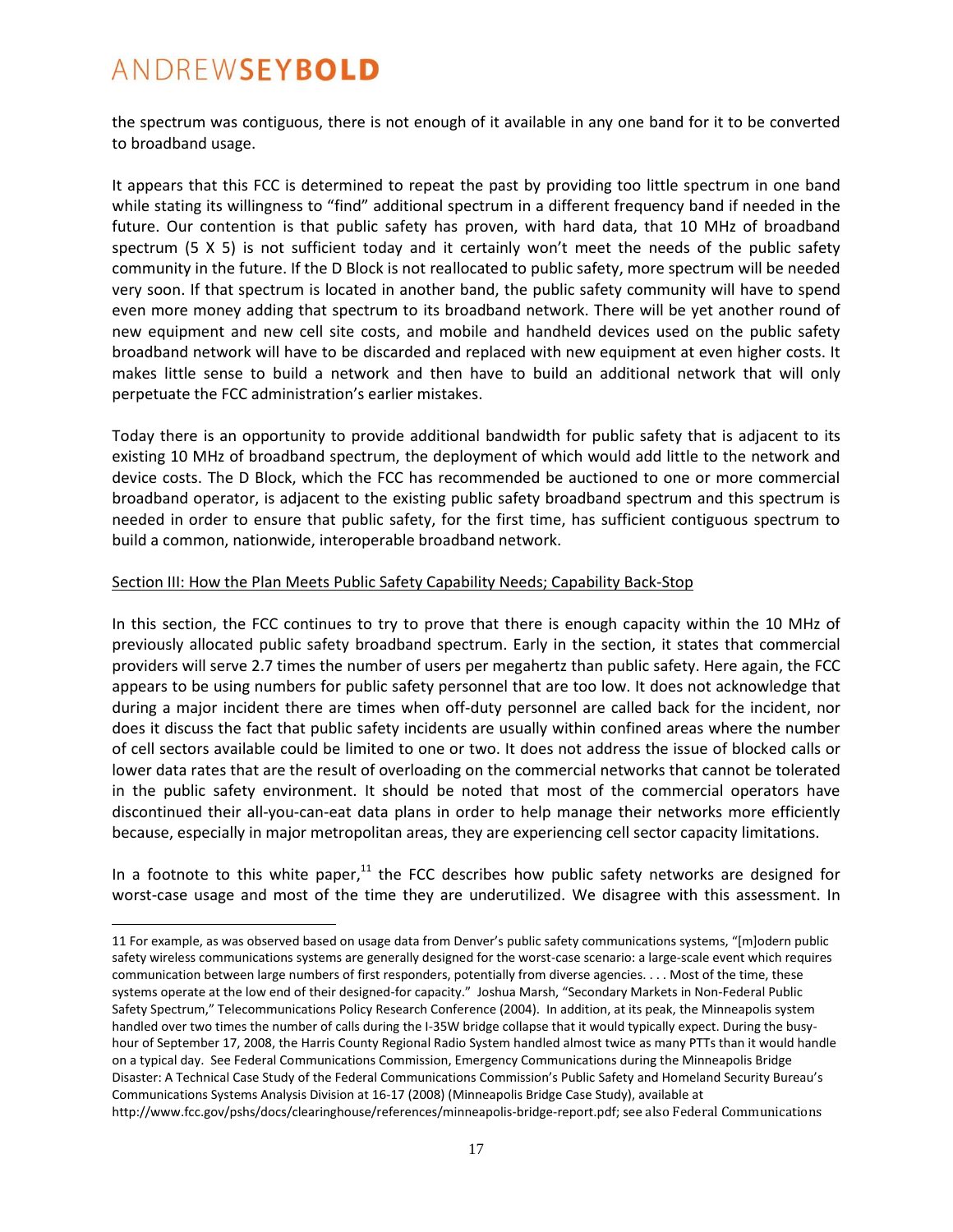times of major incidents, the existing voice networks are called upon to operate beyond the capacity they were designed to handle and on Friday and Saturday nights as well as holidays, these networks are already overloaded and dispatch and response delays occur on a regular basis. Long ago, the FCC established guidelines for voice traffic loading on public safety networks.<sup>12</sup> In order to qualify for additional voice spectrum, if any is available, the criteria established by the FCC says that on a single conventional voice channel, the proper public safety loading should be 70 units, and when using trunked radio systems, that loading can be increased to 90 units. Most dispatch systems in the United States have exceeded these loading numbers because voice spectrum is in such short supply. Having broadband capabilities in addition to existing voice networks will reduce some of the overcrowding being experienced on the voice channels, but if there is not enough bandwidth available for day-to-day operations, public safety will experience the same type of overcrowding on its broadband network as it does on its voice networks.

It should be noted that the federal government agencies that are considered to be part of the public safety community include the Secret Service, FBI, and others, and that all of these have networks that are designed along the lines of today's public safety networks. It also should be pointed out that much of this spectrum is lightly used during normal operations but must be available at a moment's notice when needed. When looking at broadband services for all public safety agencies, especially a new broadband network that is intended to serve both day-to-day operations and interoperability requirements, the FCC does not take into account that many types of new applications and services will be developed to take advantage of this network. One example, which will keep police officers on the streets for more hours per shift, will be the ability to complete reports and file them from the field as opposed to the officer making notes with a pen and paper and then having to return to the office to transfer this information into a computer system. It is our contention that just as the iPhone and other smartphones have driven wireless broadband usage up by 5000% over the last two years,<sup>13</sup> the amount of data over public safety networks will also grow substantially as new applications are introduced and as broadband devices are extended from within the vehicles, as they are today, to being worn on the person.

#### Section III: B. Possible Future Capacity Expansions

The next section of the FCC white paper concerns LTE support of priority access and priority access on different levels. It also states "*Such prioritization schemes have been used successfully in military systems."* What the FCC fails to disclose in this statement is that many of the military systems use preemptive priority—a system where those with high priority can have access to the network immediately and not have to wait for existing users to complete their traffic or to join a network and be assigned only a portion of the bandwidth. Until there are LTE services in commercial operation and agreements with commercial operators are in place, there is no guarantee that the type of priority access envisioned by the FCC will, in fact, be available. Further, as stated before, the FCC is of the belief that the need to employ commercial networks' spectrum on a priority basis will arise only "occasionally" while our findings show that based on cell sector capacity studies, the need to use commercial network spectrum will arise on a daily basis in most metropolitan areas. No matter how many cell sites are developed for

12 FCC Rules Part 90.269

Commission, Emergency Communications During Hurricane Ike: Harris County Regional Radio System: A Technical Case Study by the Federal Communications Commission's Public Safety and Homeland Security Bureau's Communications Systems Analysis Division at 12-13 (2009) (Hurricane Ike Case Study), available at http://www.fcc.gov/pshs/docs/clearinghouse/casestudies/Hurricane-Ike-Harris%20County-120109.pdf.

<sup>13</sup> http://blogs.broughturner.com/2010/02/overestimating-mobile-data-growth.html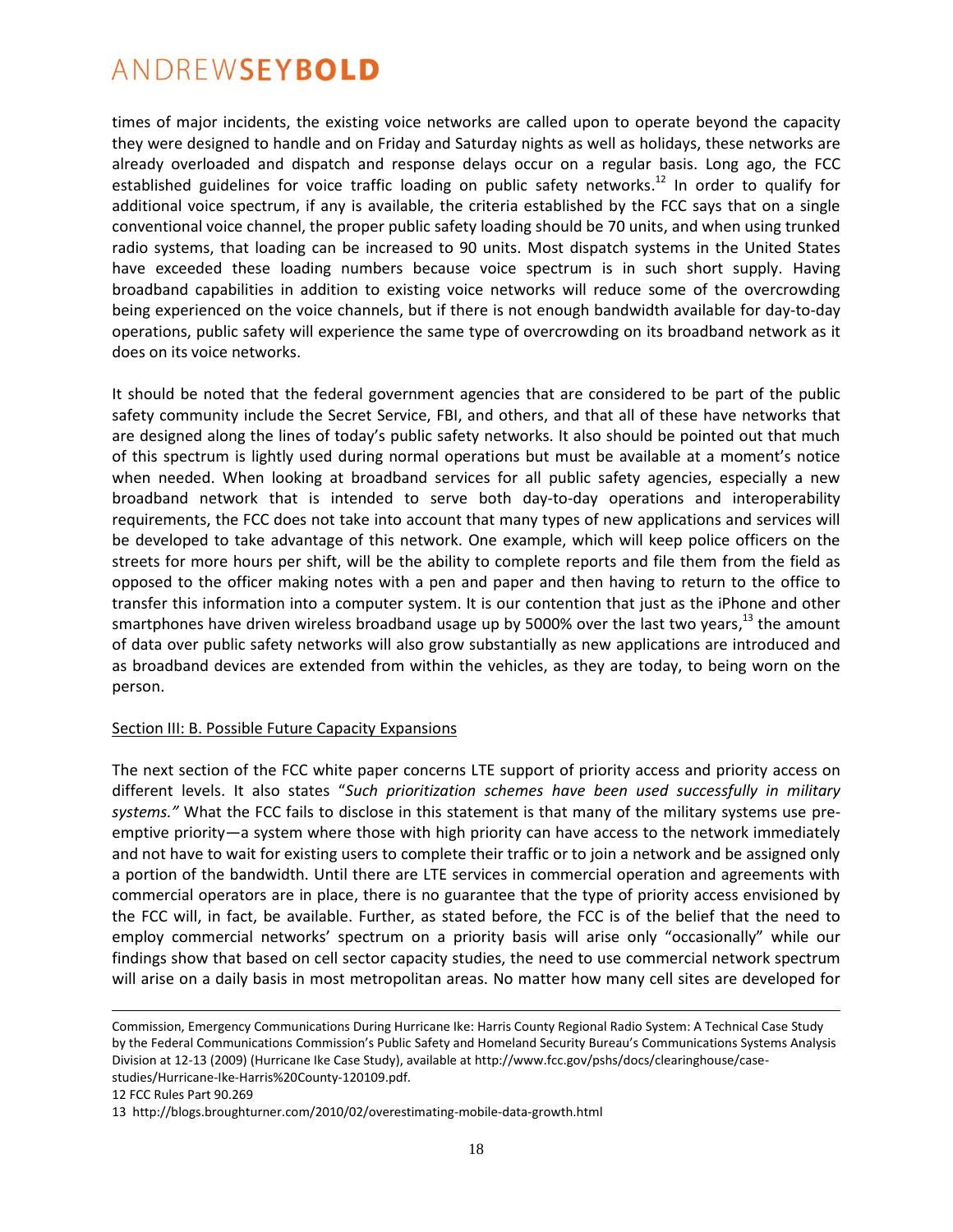the public safety system, or the overall capacity of a metro-wide network, the capacity per cell sector is the most important criteria for determining the amount of spectrum required.

The FCC's final point in this section is that "*LTE is in the early stage of technology deployment, and it will continue to progress,"* which is a true statement that should have been qualified with, "However, it will progress based on the stated needs of the commercial network operators that are concerned about issues that affect their own network performance." The FCC also states "*Commercial operators are constantly upgrading their network capabilities to take advantage of greater spectrum and operational efficiencies*." Yet in my discussions with the technologists within the Public Safety and Homeland Security Bureau, these people appear to believe that the public safety network will be built once and not enhanced, and that the number of cell sites will not be increased over time and as demand dictates. This is not a safe assumption, and since the FCC seems to believe that going forward, commercial broadband networks are the model for the public safety broadband network, then the same criteria should apply.

#### Section III: C. Efficient Use of Public Safety Spectrum

In this section of the white paper, the FCC focuses on the importance of spectrum management and contends that ERIC (the Emergency Response Interoperability Center) will be in a position to help public safety prioritize applications over this network. Again, it includes the roaming portion of its plan to demonstrate the role ERIC can play. However, public safety normally operates on a local basis and each community's needs, and their choice of applications and devices, will be different. The use of this network will be primarily on a local level, thus macro-management from ERIC will not be possible. ERIC's job, as I understand it, is much more confined to the task of making sure that all local, regional, and state networks can interconnect with each other and that devices used in one jurisdiction will work across the entire network when needed. Once again, the FCC seems to believe that federal oversight is all that will be needed to ensure sound network management.

#### Section III: D. The Role of Video and Future Bandwidth Intensive Applications

I have commented in depth on the differences between what the FCC believes is adequate for video data rates and what will be needed in the real world. Here again, the FCC's attitude is that no matter how much spectrum is available, it will never be enough for all of the video being contemplated for use by public safety. This is an accurate statement, but it does not address the issue of how much video can be employed using 10 MHz of spectrum in a given cell sector versus how much can be employed in the same size cell sector using 20 MHz of spectrum. The answer is more than double. And data rates will be higher in more portions of the cell sector with twice the amount of spectrum.

Public safety today operates in a mode where visual representation of an incident is provided by those on the scene through the use of voice communications. It is envisioned that this will change dramatically when broadband technologies become available. The use of video will add an entirely new dimension to public safety's ability to respond to incidents and to contain incidents that could escalate quickly. Yes, video will have to be managed, and the FCC believes that much of the video should be apart from the wireless broadband network, using wireline and other forms of transporting the video from a camera back to the dispatch center. But delivering video to the dispatch center is only half of the requirement. Once it is received at dispatch, it becomes much more valuable if it is transmitted to those in the field. Likewise, setting up cameras at an incident will provide all who are involved in the incident with the ability to see as well as hear what is happening. Both the dispatch center and incident command personnel will be able to make better, faster decisions about the best course of action. Giving public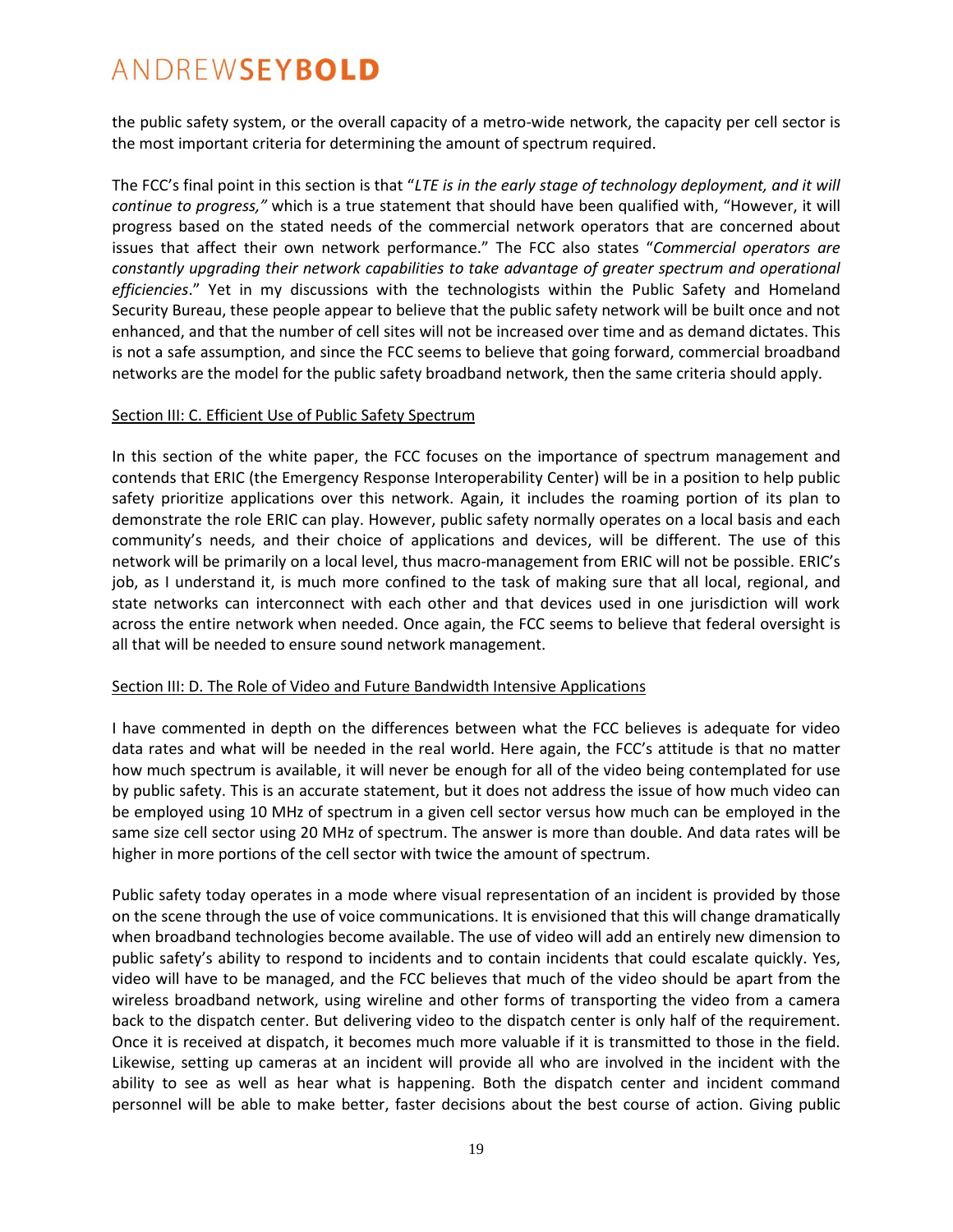safety new tools to work with is important, but giving them new tools without the spectrum to use them is not an acceptable solution.

The FCC continues by saying that video resolutions that require 1.2 Mbps are not realistic and therefore should not be used, citing the cost of the network as a basis for this argument and pointing out that in order to support video of this resolution or higher, 2.85 times the number of cell sites would be needed. This statement does not include any data points and is simply presented as a statement of fact. The new FCC management has stressed from the first day of its term that the FCC would be a data driven organization, but in this part of the white paper as well as many others, statements are presented with no supporting data provided.

In reality, high-resolution video will sometimes be required. In the example used previously where a SWAT team sniper is on a rooftop watching a hostage situation unfold through a window, he has a highresolution scope mounted on his rifle. If the sniper had a camera with high-resolution, it could provide a valuable video feed to the incident commander and others at the scene, and they could better plan their approach to the incident and perhaps save lives in the process. Video bandwidth has been and will continue to be an issue when it comes to how much is needed. However, there will be times when video will be required and if the incident commander deems it necessary for a specific incident, the capacity to provide it must be available.

#### Section 3: E. The Effect of Interference

 $\overline{a}$ 

This section deals with the issues of adjacent cell interference. The FCC claims that LTE will be more immune from adjacent cell interference than existing LMR systems, and that LTE can be better managed to mitigate next-cell interference issues. This is partially true. LTE handles adjacent cell frequency reuse in a number of ways. However, in a 10 MHz system, each cell will use exactly the same frequency, so minimizing interference through frequency reuse above 1-1 is not possible. This leaves LTE's inherent ability to provide soft frequency reuse. With this method of reuse, the system adjusts the power allocated to certain cell sectors to mitigate intra-cell interference. This is an efficient method of managing cell-to-cell interference, but it means that when there is interference, the amount of power (capacity) at the cell edge is diminished. $14$ 

During the discussion of the D Block and the public safety spectrum (which are adjacent), the FCC white paper, once again, contradicts itself. On the one hand, the paper claims that no guard band will be needed between the D Block and the public safety spectrum, while in another portion of the paper the FCC states that this is true as long at the two systems do not share the same tower sites.

As mentioned previously, in one of the footnotes to this section, the FCC compares and contrasts interference between LMR radio systems and LTE cell site systems. Since public safety is not planning to build its LTE network based on LMR standards, but rather on the cell standards that are being used in the commercial network world, this comparison is meaningless.<sup>15</sup> The FCC has built much if its case on

<sup>14</sup> http://www.mpirical.com/lms/file.php/1/LTE-Planning-Principles-Part-II.pdf

<sup>&</sup>lt;sup>15</sup> One important reason that adjacent channel interference can more easily become harmful to LMR systems is that LMR systems are noise limited, meaning that radios must operate well even when they receive very weak signal levels. In contrast to LMR networks, commercial cellular networks are designed to operate despite significant interference. Accordingly, LMR-based networks are inherently more vulnerable to interference, including adjacent-channel interference, than commercial networks. The problem is compounded by differences in the number of cell sites deployed in a given region. The site density of commercial wireless networks is typically much higher than that of public safety LMR networks, as discussed infra. Thus, it is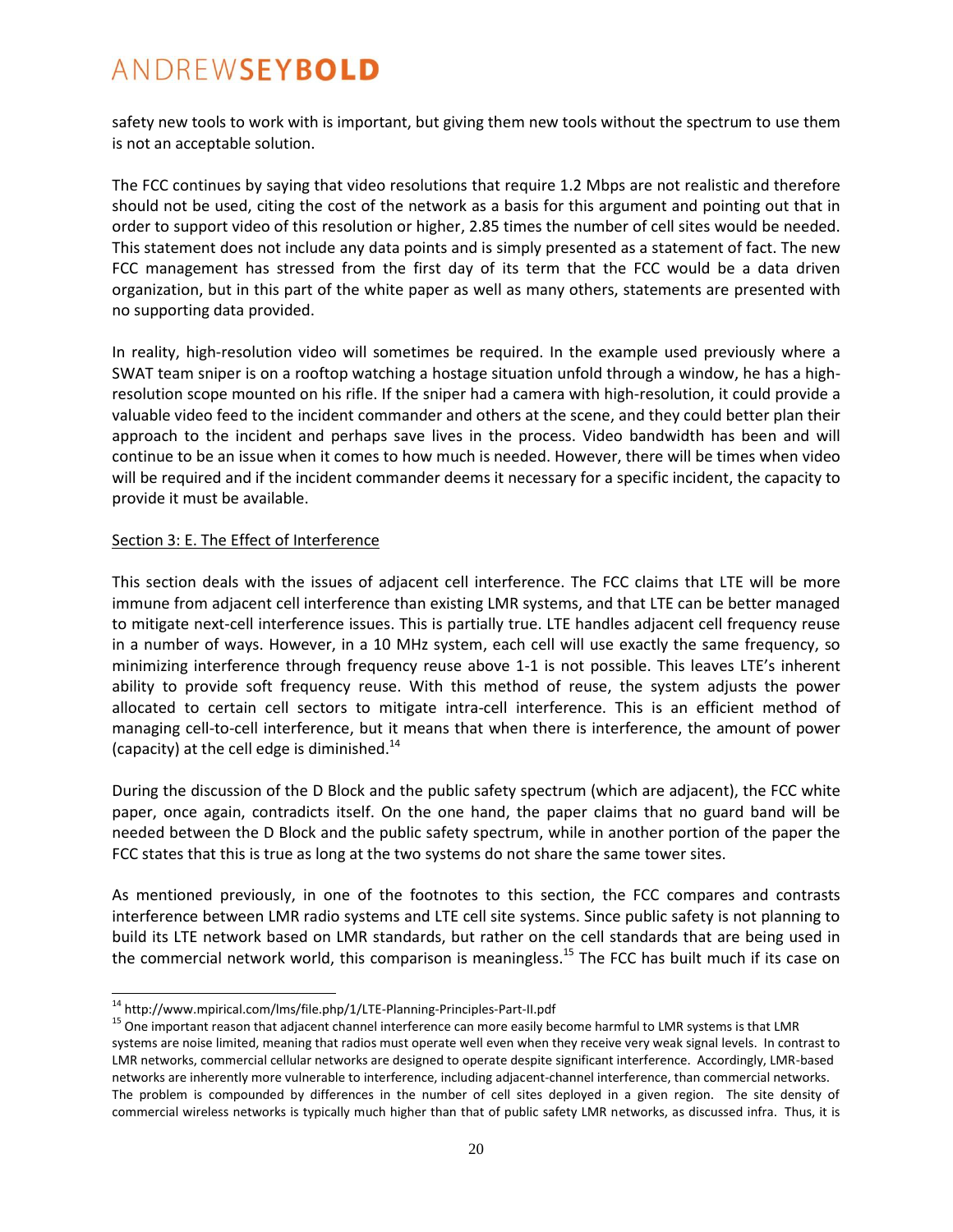$\overline{a}$ 

its belief that the public safety community plans to force fit LTE broadband systems into its existing land mobile radio system designs even though the public safety community has continued to agree with the FCC that the entire system should be comprised of 44,000 cell sites. The FCC has been informed many times that this not correct, yet it continues to include this assumption in its documents to prop up its recommendations to Congress. Once again it must be made clear to the FCC that there is not and never has been such a plan.

#### **Section III: Cost as a Driver for Network Capability**

*\*Editor's Note: This section carries the same number as the previous section]*

The main thrust of this section is explained in the first paragraph of the FCC white paper that states in part, "*If public safety uses commercial-scale components in its devices, they will benefit from commercial economies of scale. This is achieved in part by requiring the D Block licensee, and perhaps other 700 MHz licensees, to offer some devices that are also capable of operating in the public safety band. However, if there is no D Block commercial operator, then there will be no ecosystem of D Block commercial devices*." This statement indicates that the FCC does not believe vendors will step up to building chips and infrastructure for the public safety spectrum unless the D Block is auctioned to a commercial network operator, and that if the D Block is allocated to public safety, as it should be, then all of the devices will cost more and there will be little or no incentive for vendors to build these devices.

I have spent a lot of time over the past year addressing this issue, as have others. As of today, there are several chip-level vendors that have already undertaken the task of building chipsets for both the D Block and the public safety broadband network, and others are interested. The device may, in fact, be somewhat more expensive than commercial devices, but as I have stated elsewhere in this report, devices required for many within the public safety community will cost more due to their inherent design requirements: They must be resistant to water and shock, and ruggedized to withstand other typical usage conditions. My conversations with the chip-level vendors indicate that these devices can become available in a number of ways. First, several vendors have said they will build the chipsets and sell them at near commercial pricing if they receive non-recurring engineering funds in the \$3-8 million range. This is a onetime expense that can be funded by monies set aside by Congress for these systems, if such funding is forthcoming.

Second, the chip vendors will build chips for this combination of bands and sell them to device vendors at a premium of between \$10 and \$20 each over commercial chip pricing. In the overall scheme of things, it is far better to have to pay a little extra for these devices than it would be to have to build a second generation of devices with broadband capabilities on multiple bands (the FCC has said if more spectrum is required it will "find it" in another portion of the spectrum). The public safety community does not accept that its special-purpose devices will be made available at the same prices that are paid for smartphones on commercial networks, especially smartphones that are subsidized by multi-year

common for an LMR public safety radio to be far from an LMR cell site, receiving a weak signal that is close to the noise floor and close to a commercial cell site that is transmitting in adjacent spectrum. In this case, interference in the public safety spectrum allocation may be raised in the area directly around the commercial cell site, due to a) the presence of high levels of radiated power in out-of-band emissions; and/or b) intermodulation products that fall within the public safety channel; and/or c) in-band emissions that are too strong to be adequately filtered out by the public safety receiver. Thus, a commercial site using adjacent spectrum can create a coverage hole for LMR radios. This is called a "near-far" interference scenario. The larger the difference in site density between the commercial network and the adjacent public safety network, the greater the probability that this form of harmful interference will occur.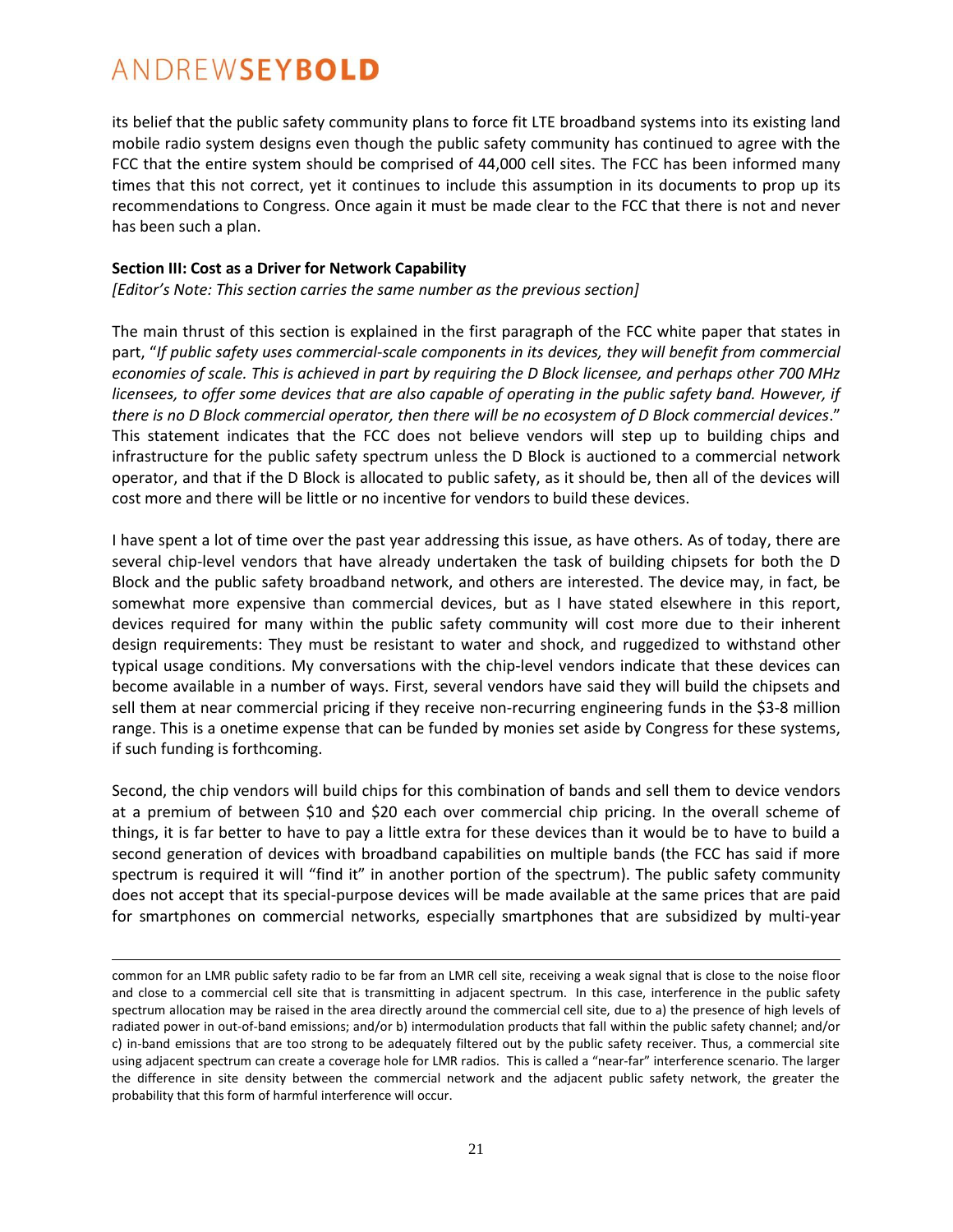contracts. Our research shows that a wide variety of devices can and will be made available to the public safety sector for pricing in the \$500 to \$600 range.

The FCC states in this white paper that "*Although not required, NBP deployment costs were calculated using this approach, and the savings were considerable when compared to a stand-alone network dedicated to public safety and does not leverage commercial infrastructure,*" and in the paragraph above this is another statement "*If public safety uses commercial-scale components in its devices, they will benefit from commercial economies of scale. This is achieved in part by requiring the D Block licensee, and perhaps other 700 MHz licensees, to offer some devices that are also capable of operating in the public safety band."* So on one hand, the FCC white paper is based on device and network pricing that coincides with that of a commercial operator on the D Block. On the other hand, it admits that currently there are no such requirements in the National Broadband Report. Within the same section, the FCC appears to be saying that it will require this type of device cost sharing even by network operators that have already paid for their spectrum and on a different portion of the 700 MHz spectrum.

This raises the issue of the cost differential between a commercial D Block operator and operators that have spectrum in the lower portion of the band. The cost of building a device that provides for operation in the A, B, and/or C Blocks as well as the public safety band will be lower (because of volume) than a device built for use in only the D Block and public safety band. It is hard to imagine that the FCC could mandate what would amount to a price advantage for one network operator over others competing for the same business.

This FCC white paper makes many references to incentive-based partnerships and the cost savings they will offer. However, nowhere in the National Broadband Plan nor this white paper does the FCC say it will require these partnerships, or what type of incentives would be included. The FCC has little if any incentives it can offer commercial network operators without the concurrence of or at the direction of Congress. As far as I am aware, the FCC has not had meetings with commercial network operators to discuss these incentive programs. If and when it does, the results will be very different if the public safety community will be roaming on the commercial networks on a daily basis as opposed to an "occasional" basis as the FCC contends will be the case. Once again, if you review the capacity capabilities of 10 MHz versus 20 MHz of spectrum given the same number of sites, and your calculations are based on cell sector capacity instead of systemwide capacity, the answer to this question will be very different.

#### **Section IV: Conclusion**

The Conclusion section of the white paper starts out with this paragraph: *"The NBP's recommendations for the deployment of a nationwide interoperable public safety broadband wireless network were developed over the course of almost a year of intense study, inquiry, analysis and meetings with and input from public safety leaders, communications engineers and industry experts. The result is a plan that will provide public safety with a nationwide, interoperable network that has the capacity for all dayto-day operations and with the innovation of public safety roaming and priority access across the 700 MHz cellular spectrum, surge capacity for emergencies, and even extraordinary contingencies."* And while I am sure this is true, I don't believe the FCC asked either the right questions or asked questions in such a way as to illicit answers that differed from its preconceived notions of what its recommendations should be. I find it difficult to understand how a bureau charged with overseeing Public Safety and Homeland Security communications has put itself at odds with the public safety community from the onset of this important project that should have been approached with a clean slate and open minds.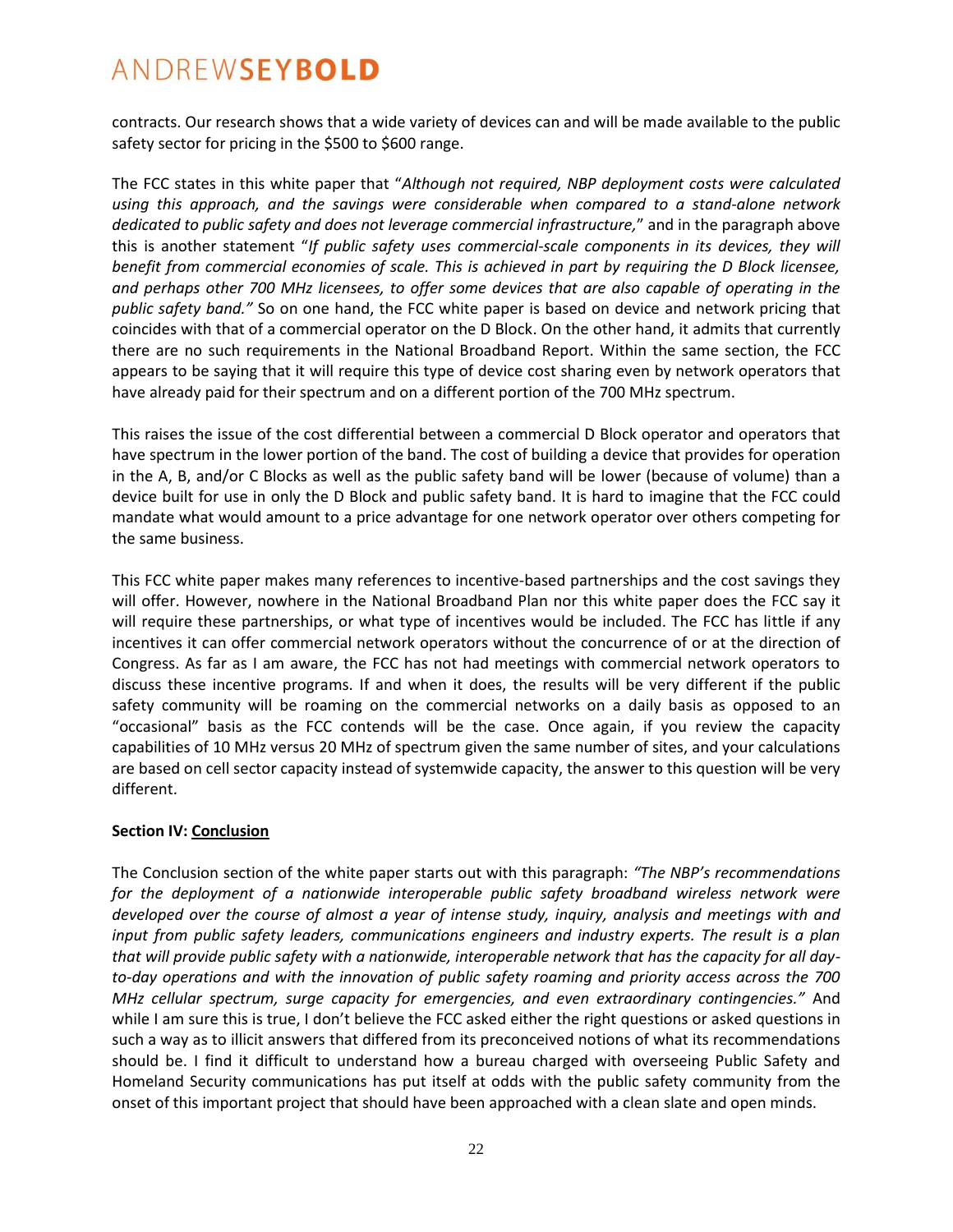The FCC has placed too much faith in its own calculations of network capacity and has failed to review demand in terms of cell sector capacity, preferring instead to treat capacity as a networkwide issue. It is also relying on priority access and roaming over commercial networks when priority roaming over LTE is still only a part of the specification and has not been proven to work in the real world. The FCC's white paper is slanted toward its goal of protecting its recommendations to Congress in the National Broadband Report and misses the mark as a fair and complete assessment of the needs of the public safety community.

As stated, it is obvious to me that this white paper was written with the single goal of trying to shore up the FCC's position that the public safety community should be short-changed once again when it comes to the amount of spectrum it needs. In the appendix of this white paper, the FCC cites various largescale emergency scenarios including one provided in the New York City White Paper on Capacity Usage. Interestingly enough, when discussing this scenario, the FCC discounts the resources those on the front line of these types of incidents call for in favor of its own interpretation of what will be needed. It also ignores the fact that building cell sites that are hardened and include back-up batteries and generators is a problem in a city where most of the cell sites in use are located on building rooftops where fire codes do not permit generators. Building a hardened network in major metro areas will require trade-offs in the number of cells that can be deployed and how many of these can be truly hardened and include back-up power and backhaul redundancy.

Finally, all of the FCC's calculators are based on multiple cell sectors covering a given area. This is not consistent with even the most robust of the existing commercial networks, thus the findings in the FCC white paper are suspect. For more than 60 years, the public safety community has been short-changed when it comes to spectrum allocations. Historically, the FCC has chosen not to commit the amount of spectrum needed by public safety. Now is the first opportunity for this wrong to be righted.

The FCC continues to equate the public safety land mobile radio systems to the new broadband system, but there are many differences between the two. First, over time, the land mobile radio spectrum that was added enabled the public safety community to separate its voice channels onto different parts of the spectrum. By doing so, it gave up the ability to interoperate but was able to use what meager spectrum resources it had been allocated for maximum benefit. For example, in the city and county in which I live, the fire departments for all of the cities and the county make use of the 150 MHz band, using radios capable of all of the channels in use throughout the county as well as channels that are used by Cal Fire and the Forestry Service. This provides a level of interoperability while accommodating as much voice capacity as possible. Meanwhile, the police and sheriff departments use channels in the 450 MHz band. They too have interoperability between the agencies, but in the event of a major incident, the fire and law enforcement agencies cannot effectively communicate with each other.

When implementing a common portion of the spectrum for broadband services, all of these agencies will be sharing the same spectrum and it will not be possible to isolate one from another. Network demand for broadband services will escalate and the result could be network blocking and dropped "calls," which simply cannot be tolerated during even daily incidents. It is imperative that this new network be designed and implemented so there is enough spectrum available for use during multiple daily incidents, and that this bandwidth be sufficient on a sector basis, not on an overall system basis.

The FCC white paper discussion about capacity is based on a view that public safety wants to build fewer cell sites, which is not a correct assumption since public safety has concurred with the FCC